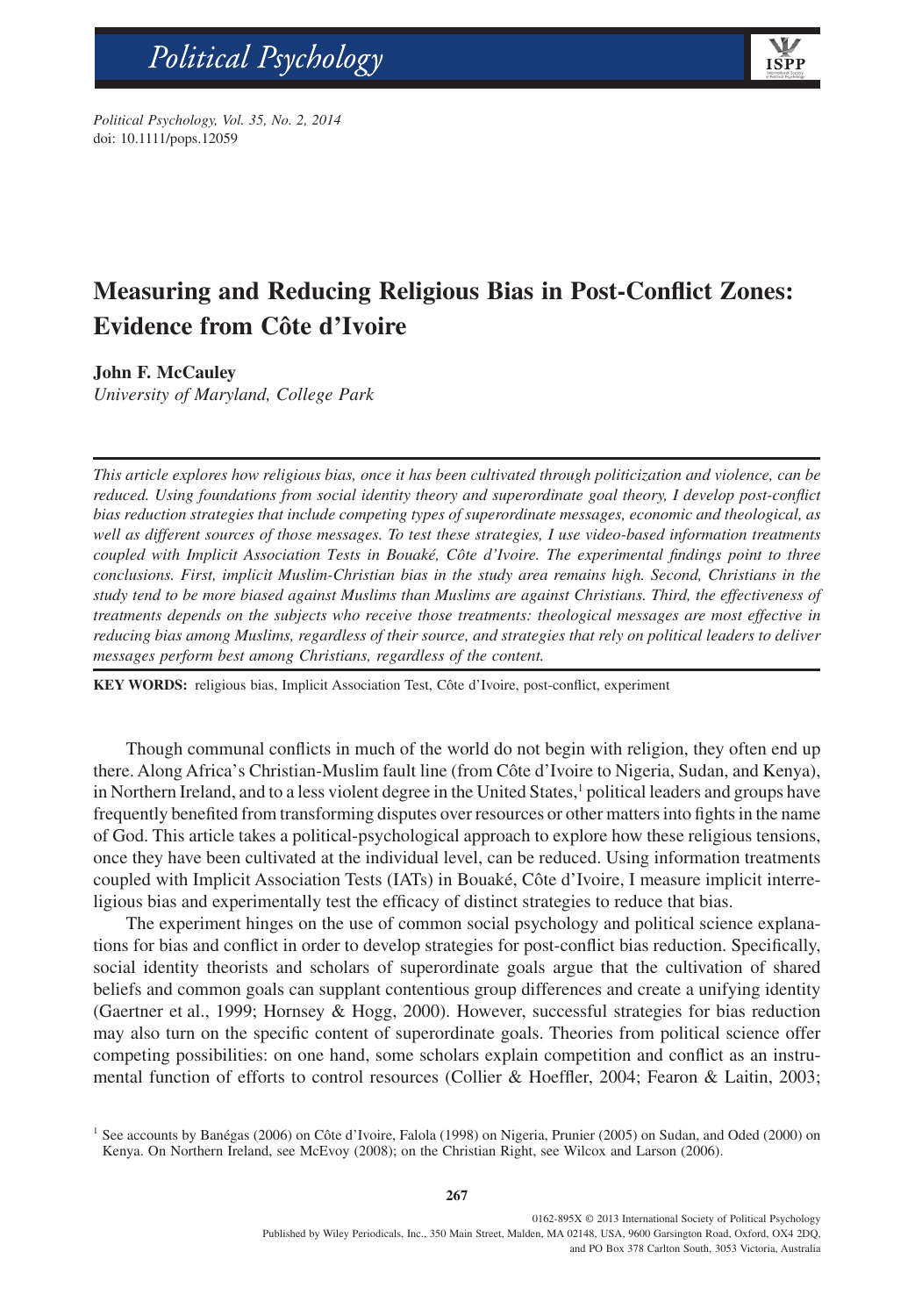Posner, 2005), indicating that superordinate goals focused on the mutual benefits of material development could reduce intergroup bias. Alternatively, some explanations for religious conflict rely on irreconcilable preference sets to explain politically exploitable divisions between members of different religious groups (Fox, 2004; Juergensmeyer, 1993; Reynal-Queral, 2002), in which case superordinate goals that highlight symbolic or theological similarities may offer the better escape from tensions.

The experimental treatments used in this study—intergroup calls for peace from public figures—are therefore designed to provide superordinate messages that target and assuage instrumental, economic concerns on the one hand and symbolic, theological concerns on the other. The study thus adjudicates between these approaches, and between the sources of those superordinate messages, as effective bias-reducing strategies at the individual level.

The city of Bouaké offers an opportune environment in which to test candidate strategies for religious bias reduction. Located in central Côte d'Ivoire and inhabited by a mix of Christians and Muslims, Bouaké became the flashpoint for a recent civil war which, despite having roots in geopolitical exclusion, came to be seen as an identity conflict between different ethnic groups and, importantly, members of the two religions (Collett, 2006; Daddieh, 2001; Toungara, 2001). Despite outward assurances that Christian-Muslim tensions ended with the 2007 peace agreement, $\frac{2}{3}$  implicit religious bias remains high, particularly in light of the disputed 2010 election that pitted the southern, Christian incumbent (Laurent Gbagbo) against a northern, Muslim challenger and current president, Alassane Ouattara.

The findings suggest clear strategies for reducing interreligious tensions, but they are strategies that are most effective when tailored to particular subgroups. That is, in addition to empirical differences in bias reduction based on the specific content of superordinate goals and in the sources of those messages, the study's Christian and Muslim participants respond to bias-reduction strategies in different ways. These results demonstrate the usefulness of working at the micro, psychological level to bolster our understanding of broad political problems, and they highlight the importance of experimental treatments that mirror "real world" efforts to curb social tensions in post-conflict settings.

# *Background: Interreligious Tensions in Bouaké, Côte d'Ivoire*

Large-scale conflict in Côte d'Ivoire began on September 19, 2002, when a failed coup attempt gave rise to a bloody rebellion. The *Forces Nouvelles* rebel group launched an early morning attack on government soldiers in Bouaké, a city of approximately 550,000 situated in central Côte d'Ivoire, and subsequently gained control of several northern cities. The result was a divided country: the *Forces Nouvelles* claimed territory from Bouaké to the northern border and established a parallel government for the region, while the government's armed forces and paramilitary *gendarmes* maintained control in the South. Ongoing clashes led to estimated casualties ranging up to 10,000 (Gervais, 2008). The Ouagadougou Peace Accord of March 2007 created a power-sharing government, and in August 2009, the rebels relinquished official control of the North. Elections postponed since 2005 finally took place in late 2010, but a disputed outcome led to renewed violence and finally the overthrow of Gbagbo in April 2011.

Figure 1 maps the approximate territories held by the *Forces Nouvelles* in the North and government forces in the South, which lasted until 2009. Importantly, this North-South division was not simply a symptom of military strategy: it also follows historical cleavages between Muslim and Christian communities. In fact, while Côte d'Ivoire as a whole is religiously mixed (40 percent Muslim

<sup>2</sup> See, for example, Blékanh's (2009) account of a new form of African democracy emerging after the agreement.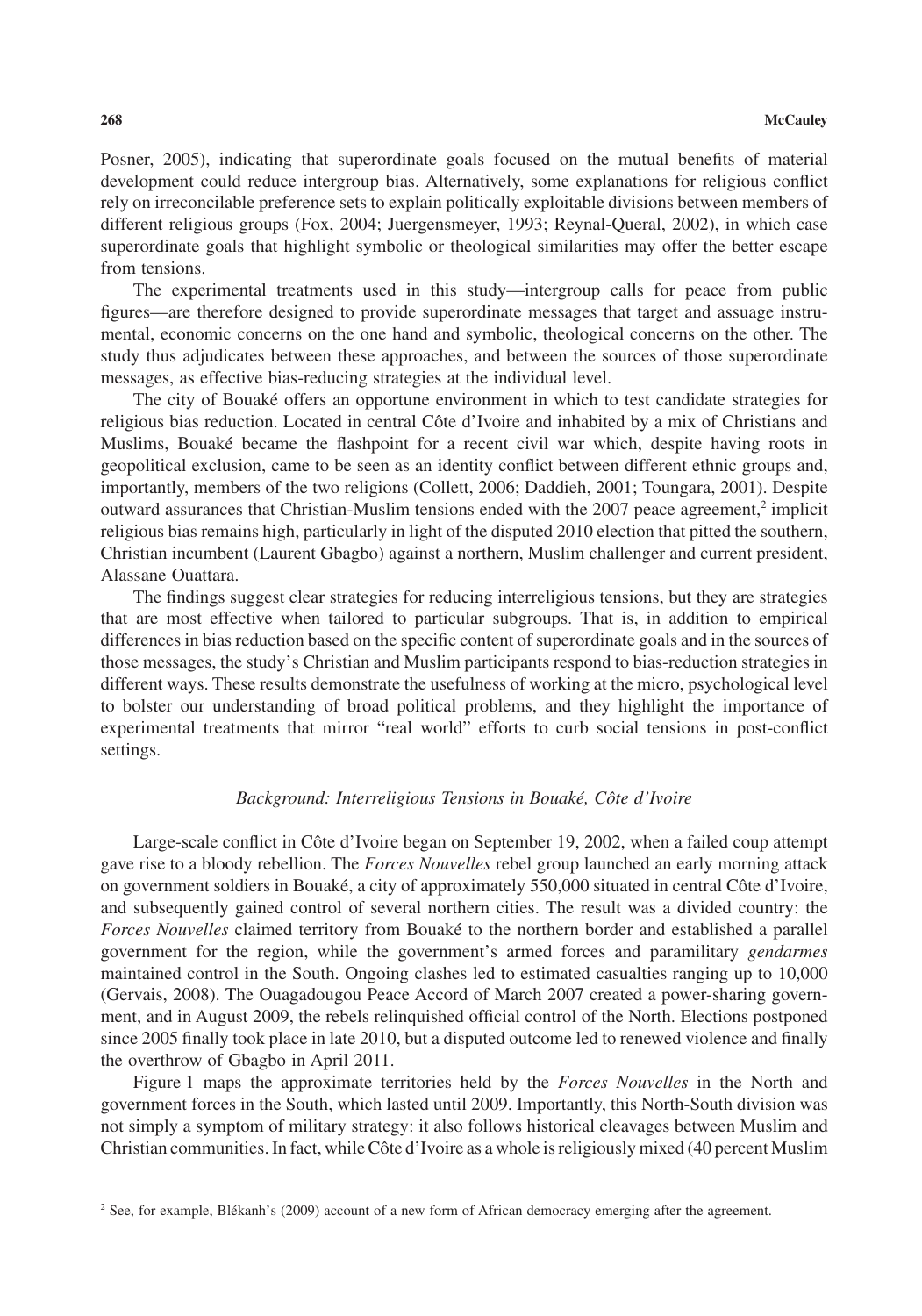

**Figure 1.** Map of Côte d'Ivoire during the Civil War. The gray South represents territory held by the national government during the civil war. The white North represents territory held by the rebel *Forces Nouvelles*. Smaller rebel movements in the West (the *Mouvement Populaire Ivoirien au Grand Ouest* and the *Mouvement pour la Justice et la Paix*) were by this point incorporated into the *Forces Nouvelles*. Map outline based on [https://www.cia.gov/library/publications/the-world](https://www.cia.gov/library/publications/the-world-factbook/geos/iv.html)[factbook/geos/iv.html.](https://www.cia.gov/library/publications/the-world-factbook/geos/iv.html)

vs. 35 percent Christian), the most recent census figures indicate that the North is approximately 75 percent Muslim whereas the South is almost equally as Christian (INS, Côte d'Ivoire, 2001).3

It is not difficult to imagine, then, that a conflict initially rooted in geopolitical exclusion could come to be viewed through a religious lens. In fact, religious tensions simmered well before the civil war: the policy of *Ivoirité*, or "Ivoirianness," formalized during the regime of Henri Konan Bedié in the 1990s and reaffirmed by subsequent administrations, led to official harassment of Muslim immigrants and soon became a tool for overt discrimination against all northern Muslims (Chirot, 2006; Toungara, 2001). After elections in 2000 that excluded Ouattara for a second time, violence erupted with religious undertones. Mosques and churches were burned (U.S. Dept. of State, 2001), and priests and imams were targeted and killed (U.S. Dept. of State, 2003). In Bouaké, the ensuing conflict brought the city to a halt, and communal violence ultimately altered the religious balance from a slight Christian majority to a Muslim one, as many Christians fled the rebel-held city.

# **Conceptualizations of Interreligious Conflict**

Social scientists have conceptualized the general problem of intergroup and interreligious conflict in different ways. Of particular relevance to the goals of this article are theories of social

<sup>3</sup> Bassett (2003) suggests that fairly widespread religious and ethnic mixing undermines descriptions of Côte d'Ivoire as divided between a Muslim North and a Christian South. Roubaud (2003), however, notes from research conducted by the DIAL project that only 5% of the northern-based ethnic groups are Christian, and only 5% of the Southern-based ethnic groups are Muslim. Collett (2006) argues that the perception of a country divided by identity trumps geographic mixing, noting that Muslims residing in the South are nevertheless referred to as members of "la communauté nordiste."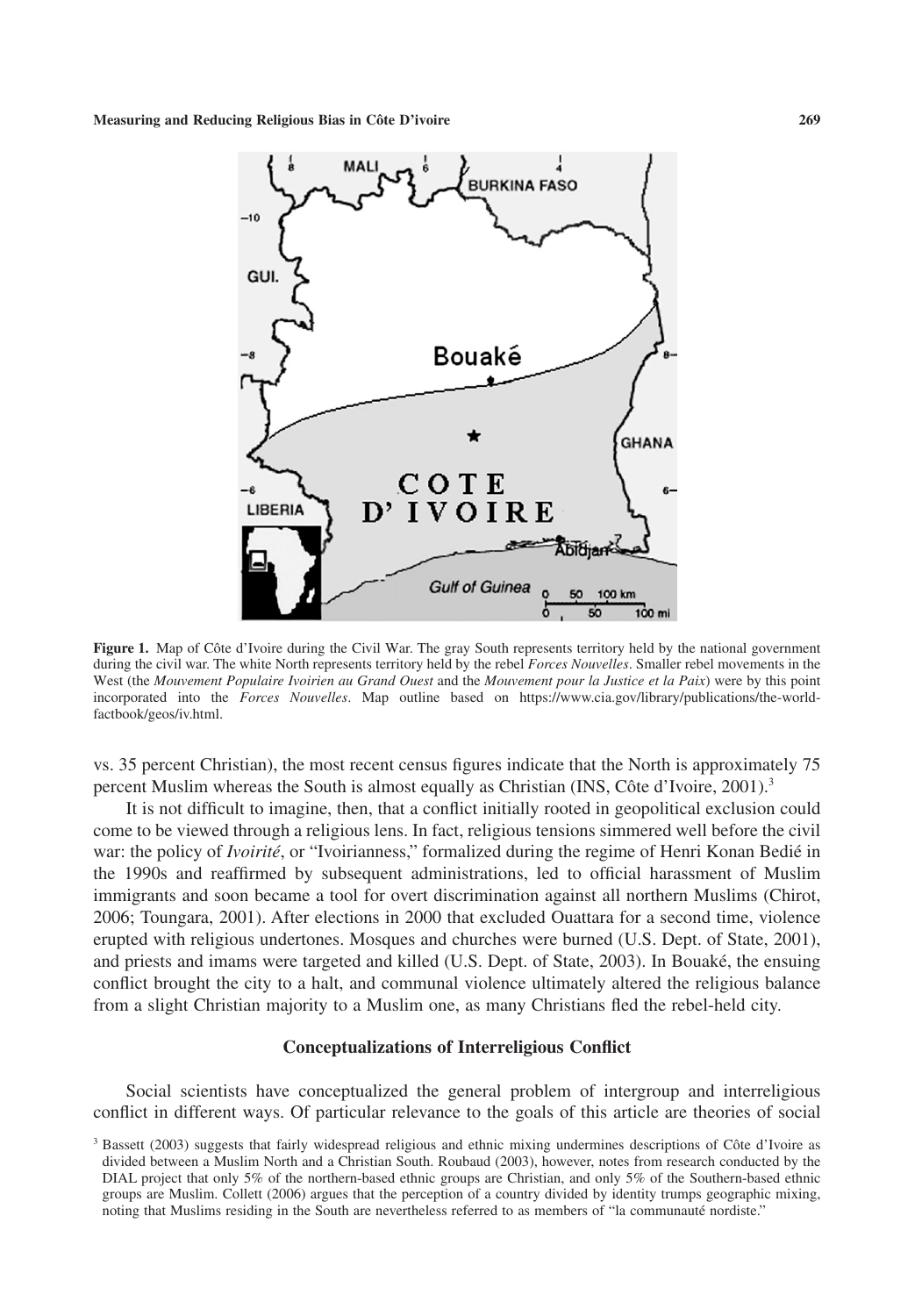identity and superordinate goals from social psychology and of instrumental versus symbolic foundations for group conflict from political science.

Social identity theory rests on the notion that individuals face uncertainty regarding appropriate attitudes and behaviors in social settings (Tajfel & Turner, 1979; Turner, 1982). To remedy that uncertainty and to bolster self-esteem, people categorize themselves socially, assigning favorable attributes to their own in-groups and correspondingly negative attributes to out-groups (Tajfel  $\&$ Turner, 1979). The relative status of competing groups or subgroups becomes salient as members struggle to reshape the status quo in favor of their own group (Hornsey & Hogg, 2000). In a religious identity context, social beliefs of this sort are fueled by perceived differences in status, scripture, and access to power, as well as in narratives of origin and transnational influence. Thus, in Côte d'Ivoire, the perception of religious tensions can be viewed as part of the ideological struggle to reshape the status quo of identity groups, and the attitudes and behaviors of Northern Muslims and Southern Christians more broadly bespeak a desire for both belonging and political recognition.

Superordinate goals provide an outlet for overcoming perceived intergroup differences. Made famous by Sherif et al.'s Robbers Cave experiment (Sherif, Harvey, White, Hood, & Sherif, 1961),<sup>4</sup> they unite ostensibly opposing groups by requiring cooperation for successful achievement of outcomes. From superordinate goals emerge superordinate identities—group types that subsume those opposing groups and render them subgroups of some broader, shared label. A university identity can subsume campus liberals and conservatives, for example, and the superordinate identity of human beings encompasses different racial groups. In testing strategies to reduce the potential for renewed interreligious tensions in Côte d'Ivoire, superordinate goals and identities underpin the experimental treatments.

Contemporary political scientists often explain intergroup disputes as functions of instrumental efforts to accumulate land, materials, wealth, or power (Collier & Hoeffler, 2004; Fearon & Laitin, 2003). Others relate intergroup tensions to the relative size and location of groups: cleavages are thought to be most salient where they generate minimum-winning coalitions (Posner, 2005), where societies are polarized (Horowitz, 1985), or where multiple cleavages overlap (Lipjhart, 1968). In each of these cases, the goal of dispute is instrumental, as groups seek to improve their relative supply of resources.

Alternatively, some intergroup disputes may be characterized as symbolic: divisions emerge not over resource or power disagreements but over a perceived irreconcilability of preferences. Tensions of this sort may be particularly apparent between religious groups, where divergent behavioral guidelines and sacred texts can be exploited (Berger, 1967; Iannaccone, 2001). Scholars note several features that can foster religious divisions: Laitin cites the "pure doctrine" of religions (1978) that prohibits "bi-religiosity" (2000). Reynal-Queral (2002) argues that religious guidelines are exclusive and nonnegotiable. Others note that world religions differ in their use of language (Sanneh, 1994), hierarchy (Kalyvas, 2000), and law (Haynes, 1999), all of which can be used to calcify religious fissures. The implication is not that religious groups fall unavoidably into conflict, but that when religion becomes the lens through which conflict is viewed, different remedies may be warranted.

How do *implicit* attitudes regarding interreligious differences relate to these theories of differentiation and conflict? Implicit attitudes often reside below the level of conscious awareness, yet they can inhibit intergroup cooperation and peace primarily through discriminatory practices (Pearson, Dovidio, & Gaertner, 2009). Evaluating implicit attitudes is thus critical to understanding and addressing group-level tensions whenever sociopolitical sensitivities or risks to personal safety preclude the overt expression of intergroup bias. Furthermore, evidence has shown that implicit

<sup>4</sup> In the Robbers Cave study, two groups of randomly assigned adolescent boys at summer camp first formed antagonistic attitudes when working toward separate ends but then developed cooperative attitudes when experimenters altered the goals to make them shared goals.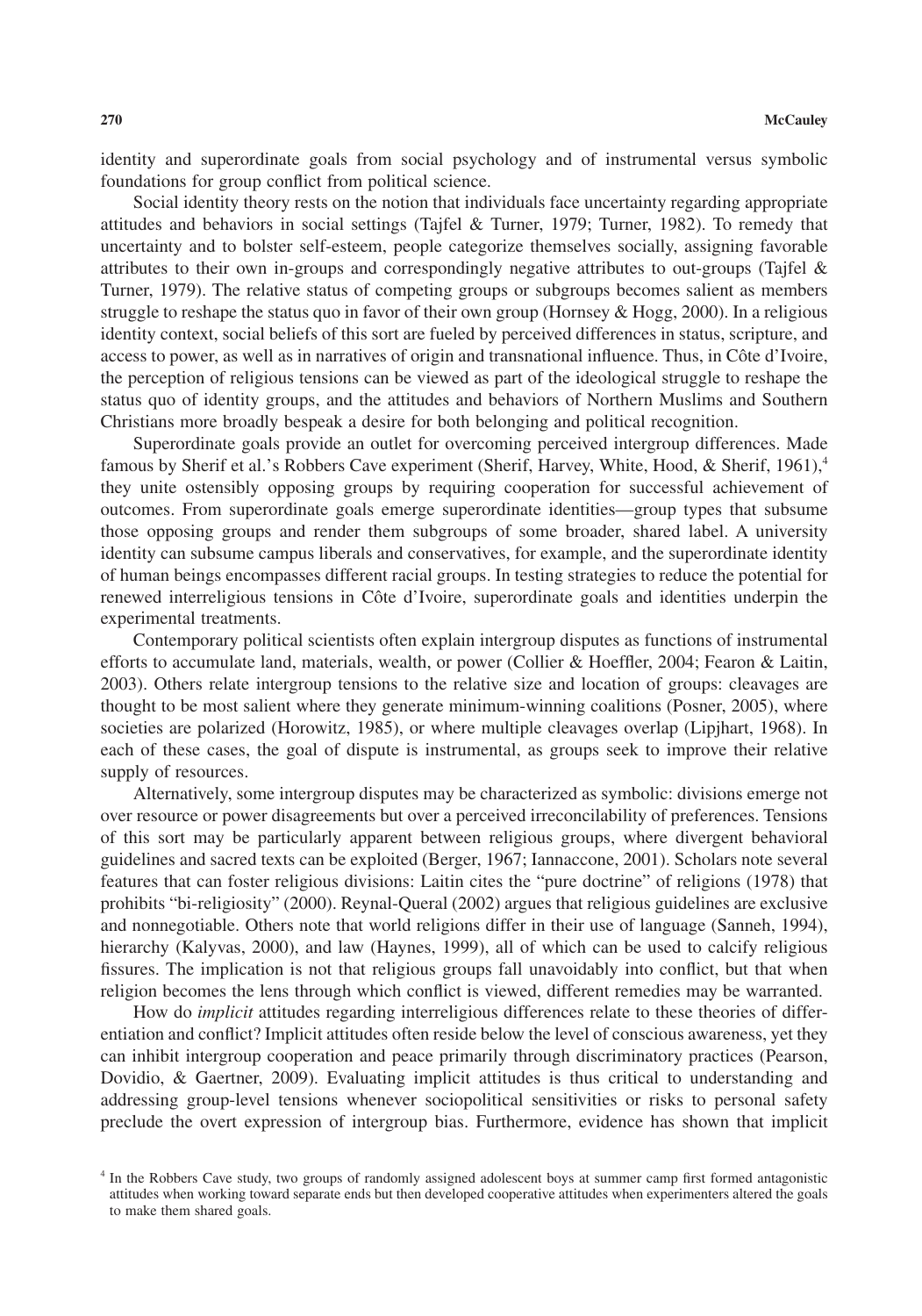attitudes are reliable predictors of future behavior: doctors who exuded negative attitudes toward people of African descent (as compared to Caucasians) were less likely to prescribe comparable medications to African American and White patients with the same condition (Green, Carney, Pallin, Iezzoni, & Banaji, 2006), and negative implicit attitudes towards AIDS covaried with a tendency to avoid people potentially affected with the disease (Neumann, Hülsenbeck, & Seibt, 2003). Implicit religious bias can thus be taken as a potential precursor to interreligious tensions and, ultimately, conflict.<sup>5</sup>

Studies of implicit attitudes have evaluated bias driven by race (Craemer, 2010; Devine, Plant, Amodio, Harmon-Jones, & Vance, 2002), gender (Karpinski & Hilton, 2001), sexual orientation (Banse, Seises, & Zerbes, 2001), disease (Neumann et al., 2003), obesity (Teachman, Gapinski, Brownell, Rawlins, & Jeyaram, 2003), and a host of other dimensions. Implicit attitudes can also account for closeness to, as opposed to bias against, out-group members (see Craemer, 2008), and for the effects of things like religious language on implicit attitudes (Albertson, 2011). Whereas implicit attitudes are typically characterized by a slower process of change (Rydell & McConnell, 2006), they may nevertheless be altered via the introduction of new information or contextual stimuli (Barden, Maddux, Petty, & Brewer, 2004; Rydell & McConnell, 2006; Teachman et al., 2003). Introducing superordinate goals, the priming strategy employed in this study, can act to reduce implicit bias by providing a common in-group identity (Van Bavel & Cunningham, 2009). The explicit aim is to adjudicate between the bias-reducing effects of superordinate identities built on instrumental, economic interests versus those constructed around theological similarities.

Finally, the average effects of superordinate goals on implicit attitudes may be moderated by the particular religious traditions to which subjects adhere—in this study, primarily Islam or Christianity. First, groups perceived as underprivileged or of lower status may demonstrate favoritism, or at least relatively less bias, toward more privileged groups (Jost, Banaji, & Nosek, 2004). Given the long history of Christian leadership in Côte d'Ivoire, the reliance on *Ivoirité*, and the ethno-religious and regional discrimination that affected Muslims and underpinned the civil war, we might expect that the "higher status" Christian community would exude greater baseline bias toward Muslims than Muslims would toward Christians. Second, differential attachments to scripture may affect perceptions of the theological differences between religious groups, as the more devout tend to adopt holier-than-thou interpretations (Rowatt, Ottenbreit, Nesselroade, & Cunningham, 2002). By the same token, superordinate goals rooted in similarities from Christian and Muslim scripture should have greater impact on group members familiar with scriptural tenets, insofar as they would recognize those commonalities to be accurate and part of the bigger theological picture. Third, religious groups, like other social identity groups, may differ in terms of access to elites and to power. Insofar as political alienation can engender social mistrust (Schwartz, 2009), Muslims in Côte d'Ivoire—long outsiders in the political process—may be expected to view calls for peace from political leaders with greater skepticism than would their Christian counterparts. In this sense, the sources of superordinate messages must be accounted for along with their content.

To summarize the link between theory and empirical application in this article, superordinate goals unite opposing groups by generating an overarching identity, so the strategies for reducing interreligious bias are all based on this framework. However, the social science literature suggests two distinct and effective types of superordinate goals: opposing groups may be united by shared economic interests, or they may find common ground on symbolic, theological matters. To test the hypotheses outlined above and thereby determine the best strategy for reducing religious bias in post-conflict settings, I rely on results from a controlled experiment conducted in Bouaké in the spring of 2009.

<sup>5</sup> Implicit bias is certainly not a *sufficient* predictor of future conflict, and it may be a *necessary* predictor only when groups are mobilized to engage in violence. Nevertheless, the presence of individual-level bias along politically salient lines would make the task of initiating, maintaining, or renewing conflict undoubtedly much easier.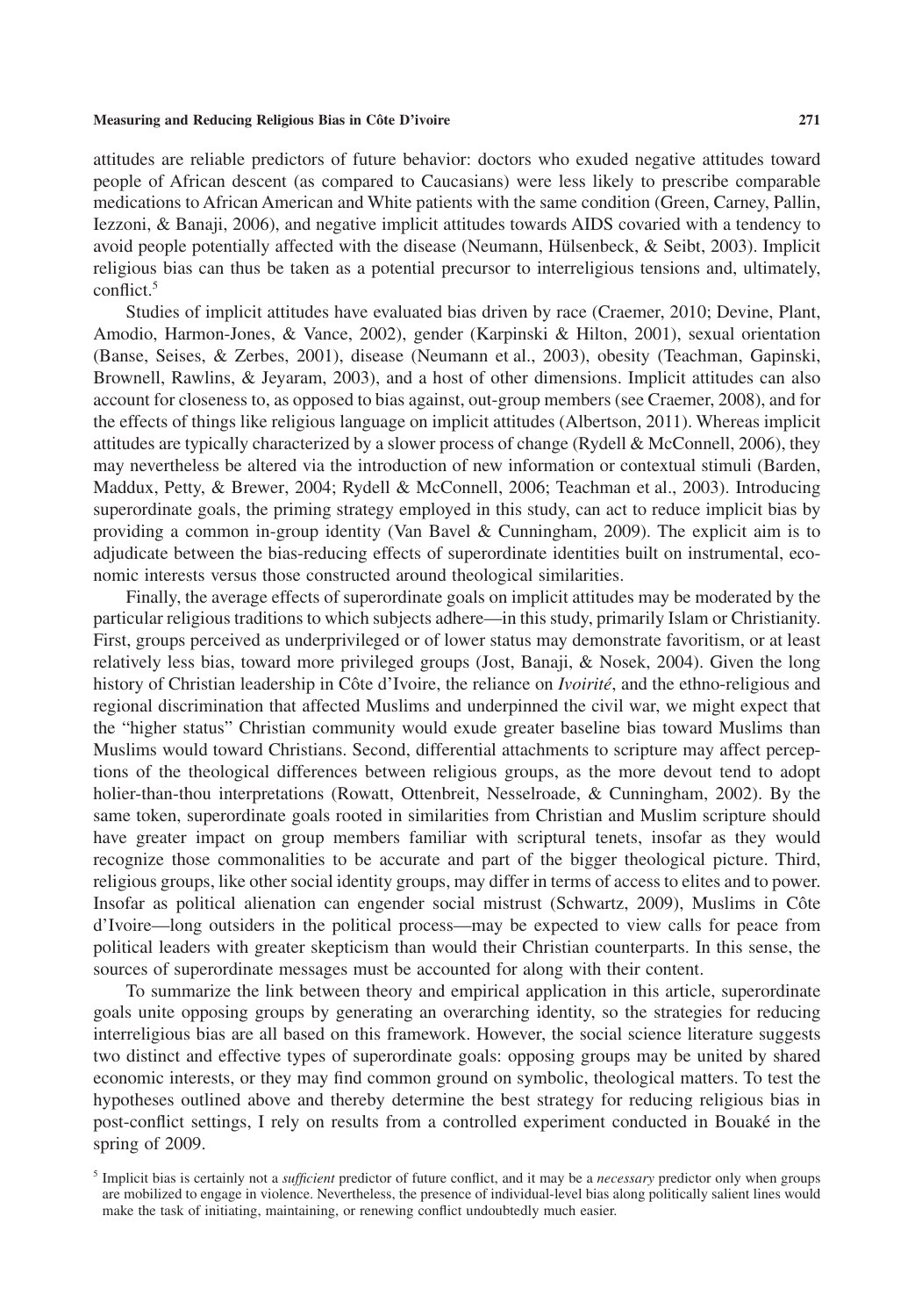#### **Method**

Reducing interreligious bias requires three steps: (1) generating measurements of bias at a baseline; (2) implementing bias-reducing strategies (or experimental treatments that replicate real world strategies); and (3) evaluating outcomes anew under these altered conditions. Treatments that result in lower levels of bias relative to the baseline can be taken as effective remedies. Among several alternatives, the treatment that generates the greatest relative reduction in interreligious bias may be considered the most effective of the tested strategies.

Measures of conflict-related behavior that rely on participation in youth groups or extremist organizations as a proxy (Reno, 2000), or that query subjects through surveys (Humphreys & Weinstein, 2006; McPhail, 1971), can effectively evaluate combatants' roles in conflict. This study, however, explores tensions that emerged along religious lines and spread once conflict had begun, suggesting the need for a measure with wider reach. Public opinion surveys can address intergroup tensions (see Afrobarometer, 2009), but they capture only reported attitudes and are subject to bias due to socially desirable responses: respondents may be unwilling and/or unable to reveal sentiments that accurately foretell the potential for future intergroup conflict. An improvement has come from recent studies that measure distance between social groups via behavioral economics games that measure behaviors rather than attitudes or stated claims (Hoffman, McCabe, & Smith, 1996; Habyarimana, Humphreys, Posner, & Weinstein, 2007). A new and important contribution to the literature on communal conflict is the attention to latent measures of intergroup tension. Studies in American politics, for example, have begun employing brain-imaging techniques to explore underlying political preferences and bias (Schreiber, 2005; Westen, 2007). While those techniques are not easily applicable to field studies in Africa, they suggest a new approach focusing on implicit or subconscious preferences in political science.

# *Implicit Association Tests*

Implicit Association Tests (IATs) offer a lower-tech escape from the problem of measuring outcomes that participants are unable or unwilling to reveal. Since the mid-1800s, scholars have used latency in response times to stimuli as a measure of relative preferences (see Donders, 1868/1969). Implicit Association Tests (Greenwald, McGhee, & Schwartz, 1998) take that practice a step further by generating associations between pairs of concepts—categories (such as Christian and Muslim religious groups) on the one hand and attributes (good-bad) on the other. The test is performed as follows: participants are shown words or pictures representing categories and attributes and are asked to rapidly classify them. The first block of trials associates one category (e.g., Christian) with good and the other category (e.g., Muslim) with bad, by asking the participant to make a left-side notation for Christian and good stimuli and a right-side notation for Muslim and bad stimuli. The second block of trials alters the association (Christian-bad and Muslim-good). Differences in the latency of response times provides an index of implicit bias: if participant X completes her trials more rapidly when Muslim is associated with good and Christian is associated with bad, as opposed to the alternative, it can be inferred that she has a pro-Muslim (or anti-Christian) bias. Gaming the test is exceedingly difficult, since the rapid classification method undermines any potential for conscious manipulation. To date, over 200 published studies have relied on IATs to gauge individual-level biases (Lane, Banaji, Nosek, & Greenwald, 2007).

IATs typically rely on a computer-based format. Among nontraditional populations (e.g., conference attendees, train riders, or campers), however, paper-based IATs can be more appropriate (Lemm, Lane, Sattler, Khan, & Nosek, 2007). In this study, I used a paper-based format both to reach a wide audience in the field in Africa and to test participants in a familiar manner, as few in the study area would have had prior experience manipulating keyboards for testing purposes. For paper-based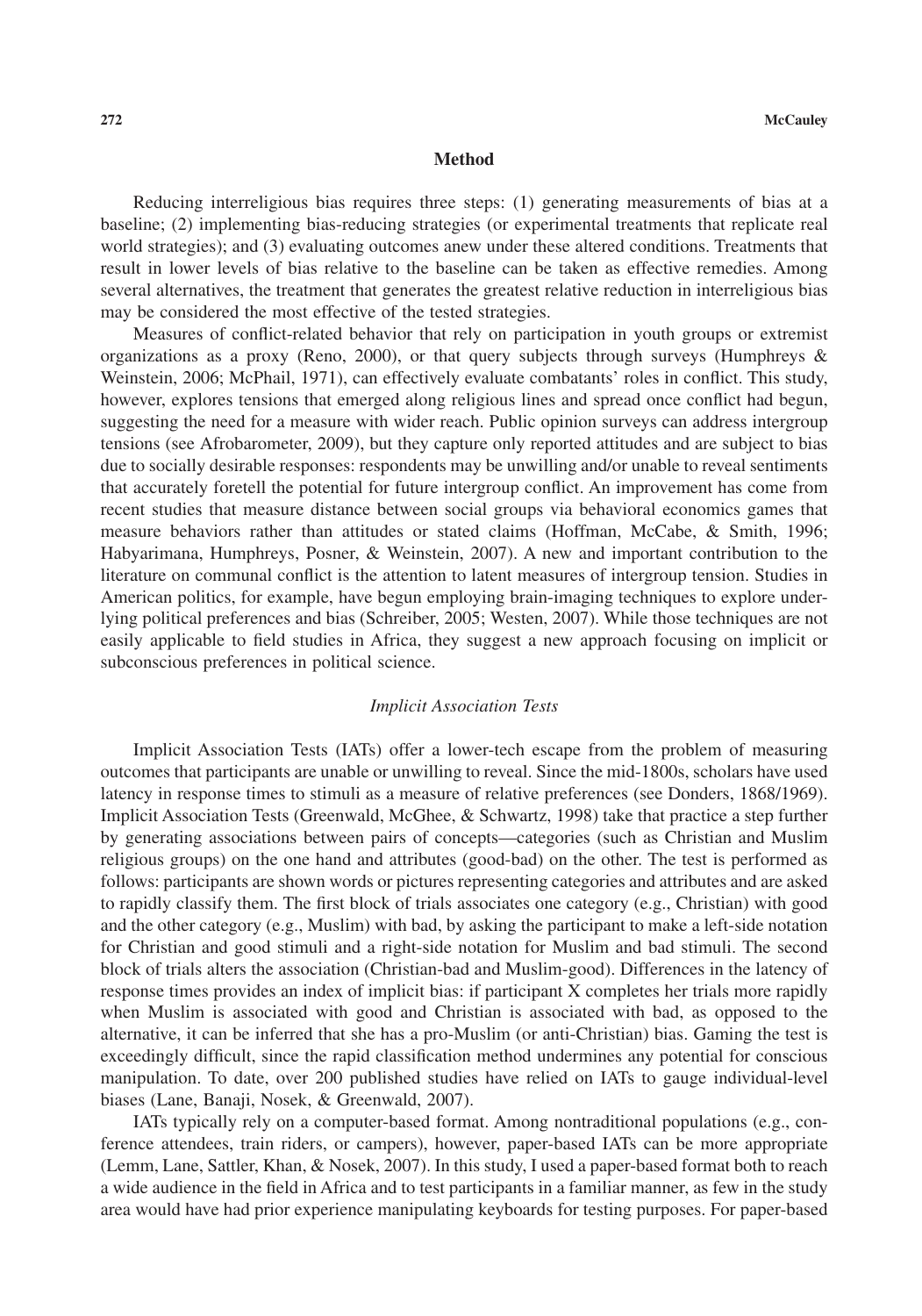IATs, one category (e.g., Muslim) and one attribute (e.g., good) appear at the top-left and the other paired category and attribute (e.g., Christian+bad) appear at the top-right. Participants consider columns of words that represent Christian, Muslim, good, or bad, and they mark a left-side or right-side circle next to each, corresponding to the position of category and attribute labels at the top. Instead of holding the number of responses fixed and allowing the completion time to vary, paper-based tests fix the amount of time a participant is given and rely on differences in the number of correct categorizations to measure implicit bias.

Participants in Bouaké were randomly selected (the process is described below). Prior to the test, they gave their voluntary consent to participate and then practiced using Sport and Animal categories. The actual test consisted of the two blocks depicted (in French) in Appendix A. Figure A.1 shows the first block of trials, in which Muslim+good and Christian+bad are the paired associations. Words depicting good and bad could be adjectives or nouns: happy, evil, magnificent, angry, love, hatred, etc. To depict Muslim and Christian, the study exploited the easy recognizability of Muslim and Christian names: Mohamed, Paul, Fatima, Christine, Ibrahim, Joseph, and so on.<sup>6</sup> Figure A.2 alters the associations, pairing Christian+good and Muslim+bad. Each block was presented on a single page. Participants were asked to look at the labels at the top of the first page for five seconds. They were then given one minute to work their way down the column and over to the second column on the page, completing as many trials as possible (out of a maximum of 40). They were told to avoid making mistakes but to continue if they did make one. They were stopped after exactly 60 seconds, and the process was repeated on the second block.

The scoring of bias relies on the number of correctly completed trials from the two blocks. If a participant completed more trials when Muslim was paired with good and Christian was paired with bad than she did under the alternative, evidence of pro-Muslim (or anti-Christian) bias would exist for that participant. To account for the unwanted artifact of individual differences in response speeds, Lemm et al. (2007) recommend the *product: square of difference* measure, calculated as (*X*/*Y*\*√(*X*−*Y*)), where X is the greater of correct responses on a sheet and Y is the smaller. If, in the calculation of anti-Muslim bias (for example), correct responses from the Muslim+good sheet outnumber those on the Muslim+bad sheet, resulting values should be multiplied by −1 to preserve the direction of the bias.

# *Experimental Treatments as Independent Variables*

Implicit Association Tests in and of themselves can provide a baseline measure of bias, which is critical for addressing potential moderating effects of group membership. However, they cannot alone provide insight into strategies aimed at reducing that bias. By coupling IATs with information treatments, the experiment can be leveraged to test the relevance of competing theories as they pertain to the reduction of intergroup tensions.

Observational analyses of real-world strategies aimed at reducing bias suffer from a multitude of shortcomings. Principally, the researcher is unable to control for the substance of those strategies (such as interfaith dialogue), which may introduce contamination when analyzing the effects of one versus another. Furthermore, the source through which the bias-reducing effort is delivered cannot be controlled, thereby introducing unwanted measurement error. One could be influenced by a leader's charisma, for example, in addition to his message. The treatments employed in this study were designed to avoid those pitfalls, by systematically manipulating both the message and the source. They took the form of public service videos calling for interreligious peace.

<sup>&</sup>lt;sup>6</sup> Names were selected based on pretest focus groups conducted outside of the sample population. The names that participants most easily classified as Muslim or Christian were included in the IATs.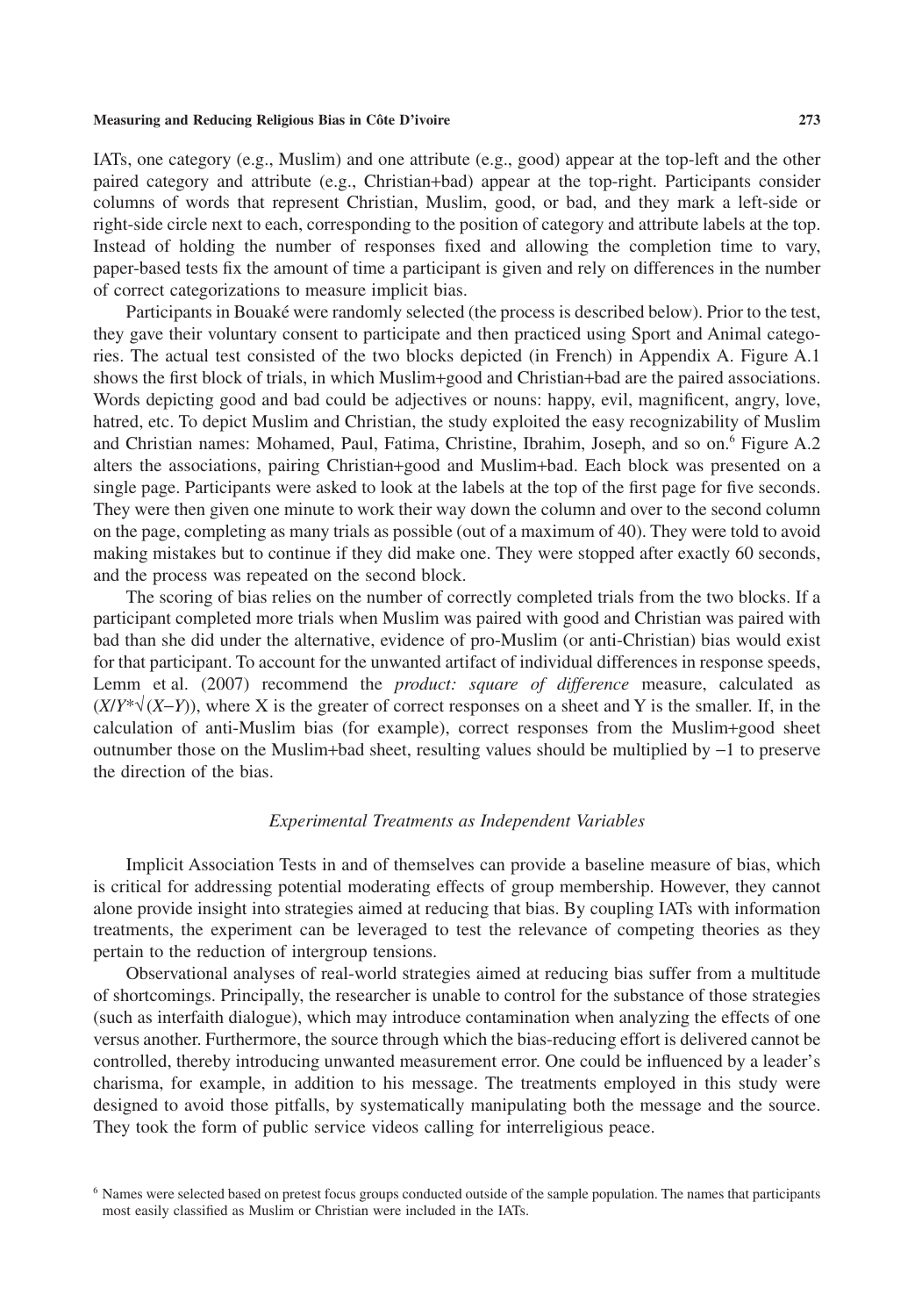The substance of the video treatments appealed discretely to instrumental and symbolic motivations, in both cases relying on superordinate goals to unite Christians and Muslims. One treatment, in keeping with the instrumental explanation for division, stressed the interdependence of economic interests. Specifically, these messages included four key components:

- Development strategies that can aid both Christians and Muslims;
- The ability of the government to ensure adequate land and support to both groups;
- Contributions that both Christians and Muslims make to the economic success of Côte d'Ivoire; and
- Evidence from other countries that Christians and Muslims working together generate improved socioeconomic conditions.

A second set of treatments aimed to mitigate perceived irreconcilability between Christian and Muslim rules or tenets, in keeping with the theological, symbolic explanations for division. These public service videos also included four key components:

- Shared Christian and Muslim belief in one God;
- A shared Abrahamic history;
- Similarity in Christian and Muslim teachings regarding key social issues; and
- A desire shared by Christians and Muslims to attain salvation, based on personal attitudes and peace-supporting conduct.

The treatments were thus designed to provide explicit, comprehensible information to participants, a strategy shown in other studies to affect levels of implicit bias when administered prior to an IAT (Teachman et al., 2003). In addition to the messages, the sources of these appeals were altered. If one believes that resolving intergroup tensions is a fundamentally political issue, messages delivered by political leaders—who may be perceived as most steeped in the costs and benefits of political outcomes—may be most effective. By contrast, if religion is considered a domain distinct from politics, bias-reducing messages may be most effective delivered by religious leaders. To account for these potential effects, each speech was delivered by a pair of political leaders and a pair of interfaith religious leaders. Importantly, the messages (economic vs. theological) and the speakers (political vs. religious) could be orthogonal just as they could covary.7

The experiment thus consisted of four different treatment groups and a control group. The notation I adopt for treatments lists the source followed by the message, so *Pol-Econ* refers to political leaders delivering the economic speech, and *Relig-Theo* refers to religious leaders delivering the theological speech.

The speeches were performed by two professional actors in Abidjan, the economic capital (located far from Bouaké). To alter the source of the appeals, the same two actors—neither of whom professed a strong religious or political identity—dressed and identified themselves as members of opposing political parties in the first two treatment videos and as leaders from opposing religious groups in the last two. One potential source of bias in the study is that the depictions of the Christian and Muslim leaders may elicit perceptions that, as a result of their attire, they belong to particular *subgroups* within each religion, thereby disguising *intra*-religious sentiments as *inter*religious ones. To preserve the statistical power of large Christian and Muslim sample sizes, the research team tested clothing options for the actors among a mixed-gender focus group in the Bouaké region and used the

<sup>7</sup> In real-world scenarios, of course, the distinction between religious and political leaders may be problematic: religious leaders may be viewed informally as political leaders, and vice versa. These roles are presented as orthogonal in the treatments in order to ascertain the discrete effects of religious versus political sources, but practitioners employing intergroup calls for peace as a bias-reducing strategy would want to bear the potential overlap of leader's identities in mind.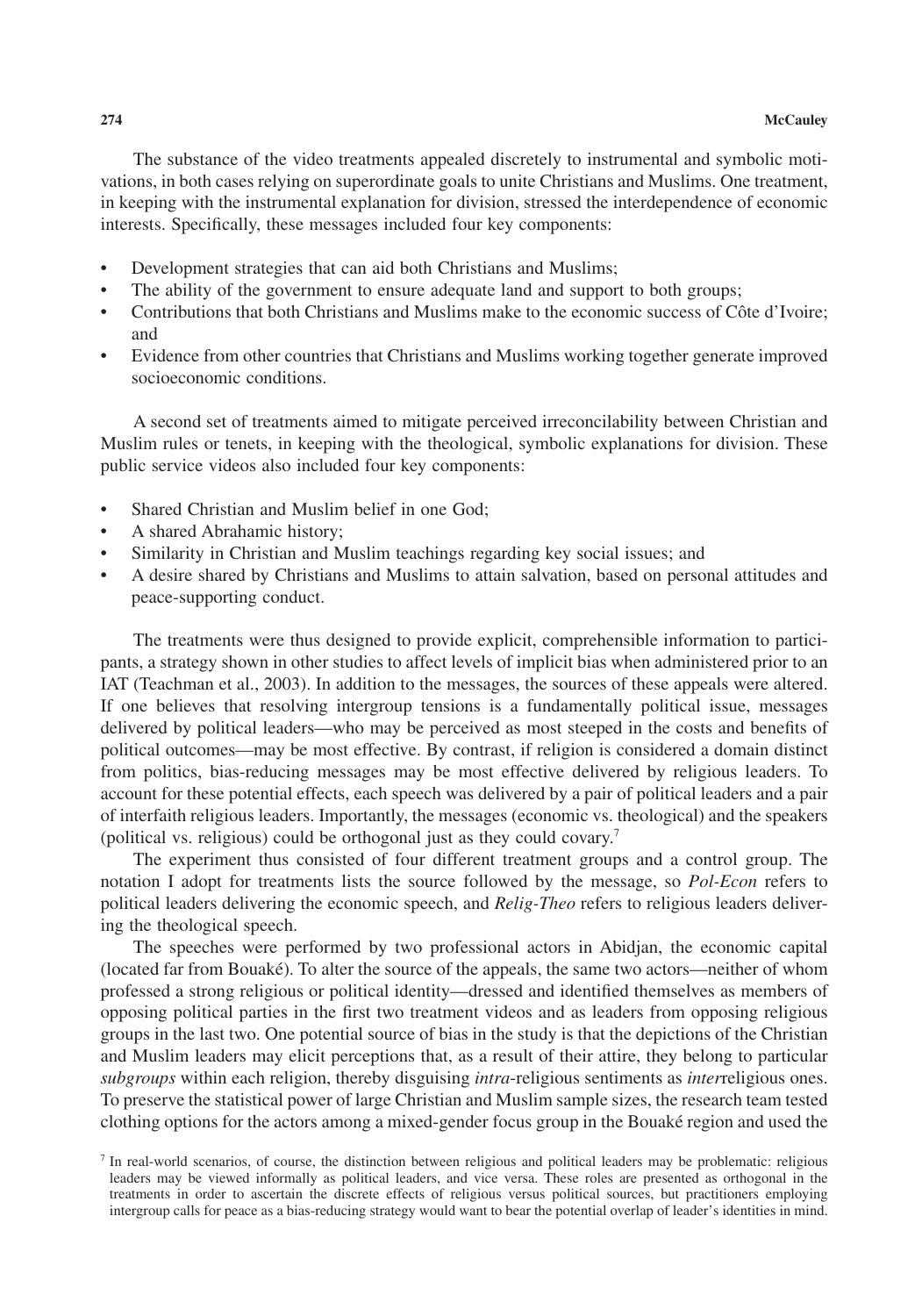attire chosen as "most widespread in Christianity/Islam" (rather than creating treatments based on subgroups within each religion). In Bouaké, most Christians are mainline Catholics and most Muslims worship at community mosques, so fears of intragroup distinctions may be less critical there than in other contexts.<sup>8</sup>

To alter the substance of the treatments, the actors performed the socioeconomic script in the first iteration and again (in identical fashion, only with different attire) in the third iteration. Similarly, they performed identical renditions of the theological script in the second and fourth renditions, changing from political to religious attire. The video treatments lasted approximately five minutes and were viewed by participants on portable DVD players with 7" screens.

To summarize the treatment process, participants in the experiment were randomly assigned to receive one of four treatments or to be placed in a control group. The treatments were (1) *Pol-Econ*, (2) *Pol-Theo*, (3) *Relig-Econ*, and (4) *Relig-Theo*. Those assigned to the control group did not view any public service video.<sup>9</sup> Participation began with an overview of the experiment and voluntary consent. Subjects then performed the practice IAT to familiarize themselves with the test. Those assigned to treatment groups then watched the appropriate public-service announcement. Immediately following the treatments, subjects took the actual IAT to measure their implicit religious bias. After working through the two blocks of trials (each lasting 60 seconds), participants were asked to complete a brief questionnaire to provide demographic information and basic religious and political views.

# *Sample*

The study includes observations from 651 participants in Bouaké, conducted in April and May of 2009. Efforts were made to ensure a random sample of the population, given constraints imposed by the treatment design. Households were selected using a fixed-interval method. Within each targeted household, a second level of randomization took place to select individual participants. The sampling procedure stratified subjects by gender and age group.

The principal constraint to a purely randomized sample was language: participants needed a basic level of oral and written comprehension of French in order to understand the information treatments and to classify the words during the IAT. Bouaké is a fairly cosmopolitan town, and the literacy rate of approximately  $68\%$  is well above the national average of  $50\%$ .<sup>10</sup> The use of French at the street level is also widespread, owing to the decades-long influx of migrants that necessitated the use of a common language. Thus, the proportion of French-speaking inhabitants is higher in Bouaké, Côte d'Ivoire than would be expected in other study sites in West Africa. Nevertheless, the treated:intention-to-treat ratio was fairly low by the standards of field experiments in Africa, at 73%. Via random selection, 891 individuals were approached in their homes, and 651 were deemed to have a sufficient understanding of French to participate in the experiment.<sup>11</sup> Those who did not speak French were asked to take part in a basic demographic survey.

Concerns about the generalizability of the findings would arise if there were reasons to suspect that individuals excluded from the experiment for language reasons behave differently than those

<sup>&</sup>lt;sup>8</sup> A second potential source of bias could be ethnic group similarity between the actors and participants in the experiment. Pretest focus-group members were thus asked to guess the ethnicity of the actors; since only 39% correctly identified the ethnic categories to which the actors belong, this source of bias is unlikely.

<sup>9</sup> During preexperiment testing, subjects in a control group were randomly assigned to see no video or to see an innocuous video of African dance. The two sets of control subjects in preexperiment testing did not differ statistically in terms of IAT measures, however, and those who saw the dance video found the disconnect between video and IAT content to be distracting. For this reason, and because subjects were not aware of treatments given to other subjects, the decision was made to show no video to subjects in the control group.

<sup>10</sup> National-level data obtained from the CIA World Factbook (2009). Bouaké-level data obtained directly from the *Institut National de la Statistique*, Republic of Côte d'Ivoire (INS, 2010).

<sup>&</sup>lt;sup>11</sup> Evaluations were made by experimenters based on introductory conversations and explanations of the study.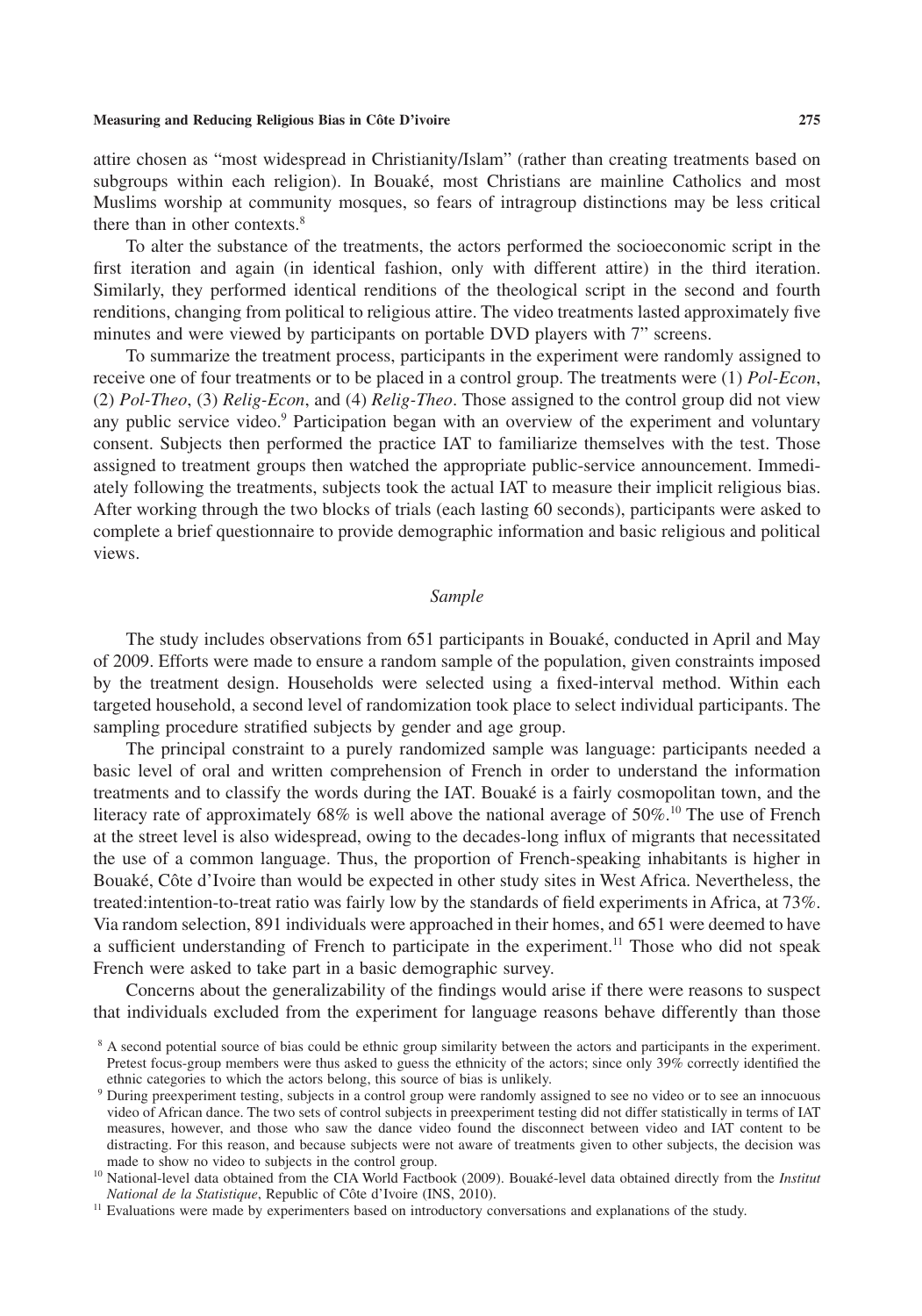#### **Table 1.** Descriptive Statistics of Subjects

|                                  | (1)<br>Participants | (2)<br>Excluded | (3)<br>$p$ -value | (4)<br>Christians | (5)<br>Muslims | (6)<br>$p$ -value |
|----------------------------------|---------------------|-----------------|-------------------|-------------------|----------------|-------------------|
| Sample Size $(N)$                | 651                 | 240             |                   | 223               | 369            |                   |
| Male $(\% )$                     | 0.54                | 0.49            | 0.081             | 0.51              | 0.56           | 0.111             |
|                                  | (.50)               | (.50)           |                   | (.50)             | (.50)          |                   |
| Age (Mean)                       | 28.65               | 35.10           | 0.038             | 28.38             | 28.85          | n.s.              |
|                                  | (9.3)               | (10.2)          |                   | (8.0)             | (9.8)          |                   |
| Education (Mean Years)           | 8.68                | 4.90            | 0.008             | 8.54              | 8.79           | n.s.              |
|                                  | (3.33)              | (3.02)          |                   | (3.68)            | (3.07)         |                   |
| Formal Employment (%)            | 0.55                | 0.22            | 0.001             | 0.54              | 0.57           | n.s               |
|                                  | (.50)               | (.40)           |                   | (.49)             | (.50)          |                   |
| Born in Bouaké                   | 0.78                | 0.81            | n.s.              | 0.78              | 0.77           | n.s               |
|                                  | (.40)               | (.38)           |                   | (0.52)            | (.39)          |                   |
| Malinke/Senoufo $(\%)$           | 0.59                | 0.62            | n.s.              | 0.29              | 0.74           | 0.001             |
|                                  | (.50)               | (.48)           |                   | (.39)             | (.48)          |                   |
| Muslim $(\%)$                    | 0.57                | 0.55            | n.s.              |                   |                |                   |
|                                  | (.50)               | (.49)           |                   |                   |                |                   |
| <b>Attend Religious Services</b> | 0.74                | 0.72            | n.s.              | 0.73              | 0.83           | 0.072             |
| Regularly $(\%)$                 | (0.48)              | (0.46)          |                   | (.42)             | (.39)          |                   |

*Note*. Standard errors in parentheses. Columns 3 and 6 present *p*-values for difference-of-means tests on participants vs. excluded individuals and on Christians versus Muslims, respectively. A notation of "*n.s.*" indicates *p*-values above 0.10 and thus differences that are not significant at the 90% confidence level. Formal employment indicates the proportion of individuals working in the formal, as opposed to subsistence or informal, sector. Malinke/Senoufo are the predominant northern ethnic groups. Regular religious service attendance indicates at least weekly.

included, with respect to the outcome of interest. To verify that this is not the case, Table 1 compares results from the demographic surveys of excluded and included subjects.

As Columns 1 and 2 of Table 1 indicate, anticipated differences across participants and excluded individuals emerge with respect to age, education, and job status; this is to be expected given that some elderly (who experienced childhood when schooling was less widespread), those with little or no education, and those working in subsistence or informal jobs would be less likely to be literate. Differences in birthplace, gender, ethnic group membership, religious group membership, and religious participation, however, are not statistically different from zero (see Column 3 of Table 1 for *p*-values in difference-of-means tests). On a theoretical level, moreover, there are no clear reasons to suspect that French speakers with more schooling and better jobs would hold stronger or weaker implicit religious biases: progressive and conservative churches and mosques alike count the literate and illiterate among their members, suggesting that religious sentiments do not follow educational experience.

A secondary concern, also addressed in Table 1, is that any differences in bias that appear across Muslim and Christian participants may be the result of demographic differences in the two communities rather than of the perceived status of the groups (or something else about the religions per se). For example, if Muslims are less educated and lower education correlates with greater bias, any apparent effects of religious group membership may be spurious. In fact, as Columns 4 through 6 of Table 1 indicate, there are no statistically significant differences between Christian and Muslim subjects with respect to age, education, or employment status. The only major demographic difference between Christians and Muslims in the study comes in their ethnic group identification, an artifact of overlapping religious and ethnic identities in Côte d'Ivoire. Finally, worth mentioning is the fact that 57% of participants self-identify as Muslim, whereas just over one-third identify as Christians (primarily Catholic). Assuming a fairly representative sample of Bouaké's post-conflict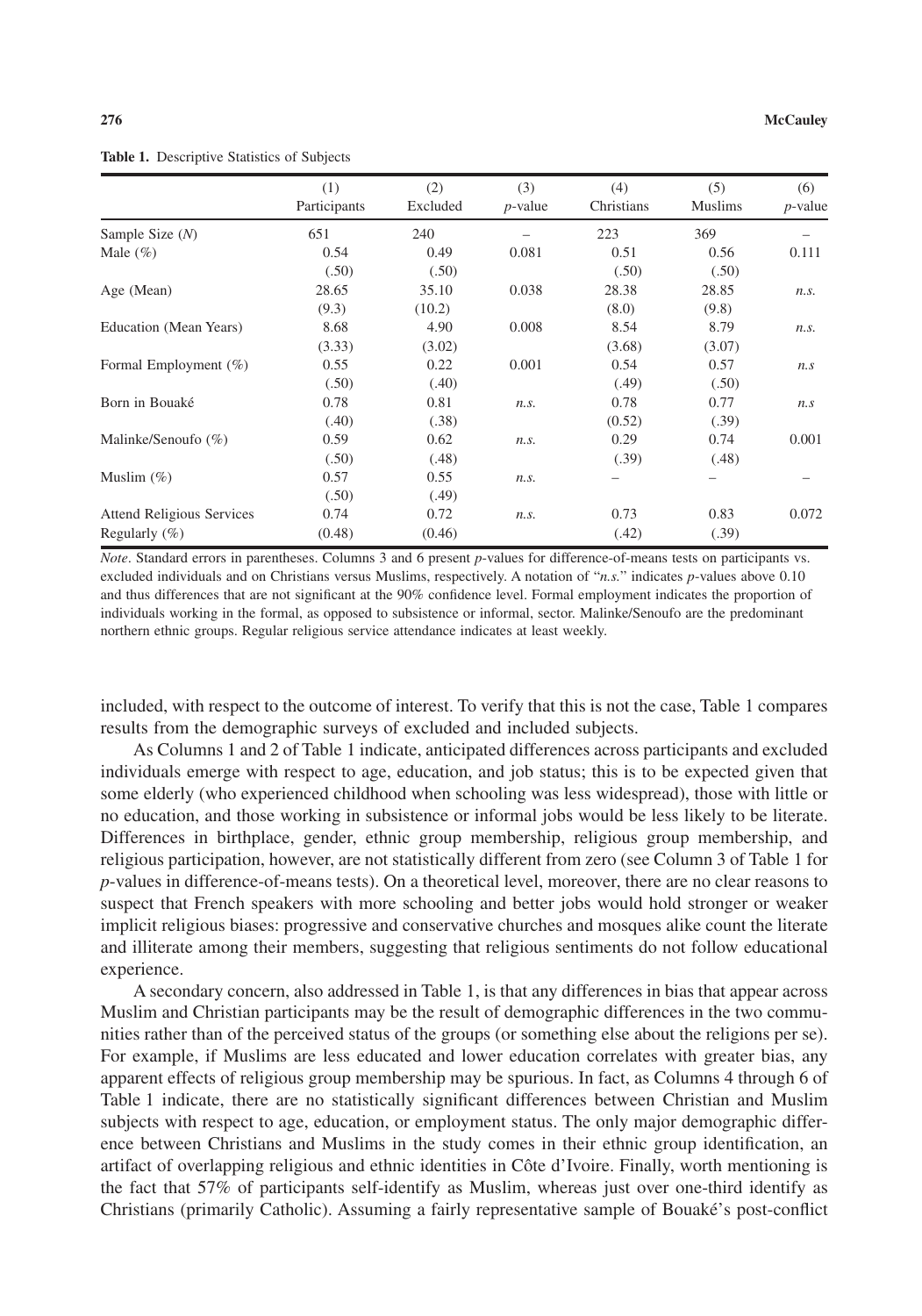population, this represents a significant shift from pre-conflict figures, when 55% of Bouaké residents were Christian (Gervais, 2008)—a shift consistent with the fact that Christians left Bouaké in greater numbers than Muslims when the *Forces Nouvelles* gained control (Le Journal de l'Economie, 2009).

#### **Findings**

On average, subjects correctly completed 24.2 trials per 60 seconds on each Block of the IAT. The average error rate of 1.9% (incorrect trials/total trials) is lower than the 5–6% error rate in other IATs conducted among, for example, American university students (Lemm et al. 2007), but response speeds were also lower. To protect against order effects, half of the subjects were randomly assigned to complete the Muslim+good/Christian+bad block first, while the other half completed the Christian+good/Muslim+bad block first.

# *Baseline Results*

The baseline level of implicit religious bias in Bouaké, using the absolute value of the IAT score averaged across all subjects in the control group, is strong. For interpretive purposes, IAT scores with a Cohen's *d* statistic<sup>12</sup> of 0.0–0.30 are considered weak; those with a Cohen's *d* between 0.30 and 0.70 are labeled moderate; and those above 0.70 are considered strong. The average among control-group participants in this study is 1.86, well above the moderate-strong threshold but not as high as levels of bias reported in other studies concerning, *inter alia*, race, obesity, and disease (Lane et al., 2007).

Christians in the control group demonstrate a strong pro-Christian/anti-Muslim bias ( $IAT =$ 2.51). Muslims in the control group score a mean of −1.43 on the same scale, suggesting a pro-Muslim/anti-Christian bias. In absolute value terms, religious bias among Christians is significantly stronger than among Muslims (2.51 vs. 1.43, *p*-value from a two-tailed t-test = 0.01). By way of interpretation, an IAT score of 1.43 would represent a participant who correctly classified 26 trials on one Block and 24 on the other; a bias score of 2.51 would mean classifying 26 trials on one Block and only 21 on the other. This finding confirms the hypothesis that the group perceived as having greater social status also demonstrates stronger bias toward the out-group: despite the fact that Muslims in Bouaké are at least as educated as their Christian counterparts and just as likely to be employed in the formal sector, the long history of Christian sociopolitical advantage in Côte d'Ivoire has accorded Christians a place of higher status. As a result, the baseline implicit bias results indicate that Christians tend to look down upon Muslims to a greater degree than Muslims feel antipathy toward Christians.

# *Treatment Effects*

First, I consider the average treatment effects of precise combinations of source and message, across all subjects. The *Pol-Econ* (IAT = 2.387), the *Relig-Econ* (2.567), and the *Relig-Theo* (1.989) treatments all fail to significantly reduce interreligious bias in absolute value terms. Only the *Pol-Theo* treatment (1.603), featuring political leaders delivering the speech about theological similarities, approaches statistical significance in terms of reducing religious bias relative to the baseline  $(p < .10)$ . Given the design strategy for the control group (described in fn. 9), the possibility that the treatment effects result simply from witnessing some kind of intergroup interaction (via the video treatments) cannot be ruled out. However, insofar as the average effects cut in different

 $12$  Cohen's *d* effect sizes for single sample tests are computed as the absolute value of the sample mean divided by the sample standard deviation; the range is equivalent to the range for standard deviation.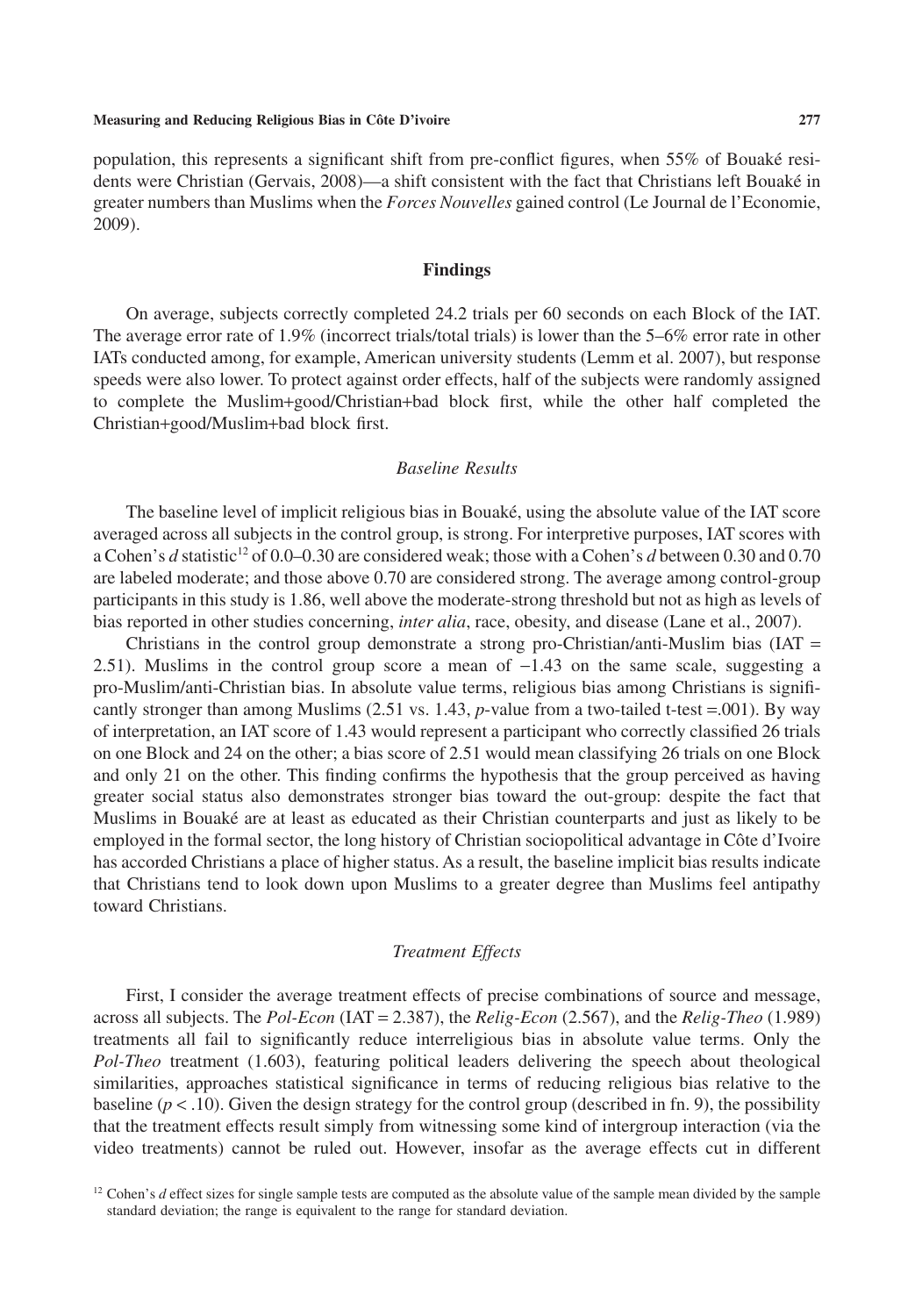

**Figure 2.** Treatment effects on levels of religious bias. X-axis represents assignment to the control group or one of four treatment groups.Y-axis is in terms of mean IAT scores, computed using the product: square root of difference algorithm. Bars represent 95% confidence intervals. Dotted lines represent baseline levels of bias among Christians and Muslims, based on scores from control-group participants.

directions, in some cases improving upon and in others exacerbating baseline bias, this concern should not undermine the inferential value of the treatments, relative to one another.

Moderating effects of Christian and Muslim group membership provide a deeper level of insight: if, for reasons suggested in the hypotheses above, Christians and Muslims respond differently to changes in the source and substance of peace-building messages, treatment effect heterogeneity across Christian and Muslim subjects should be evident in the results.

Figure 2 illustrates the differential effects of source and message manipulations on Christians and Muslims.13 Moving from left to right on the figure, the *Pol-Econ* treatment resulted in a mean

<sup>&</sup>lt;sup>13</sup> Not shown are participants who self-labeled as traditionalists, practitioners of other religions, or those who stated that they did not belong to any religion. Together, they represent approximately 9% of the sample.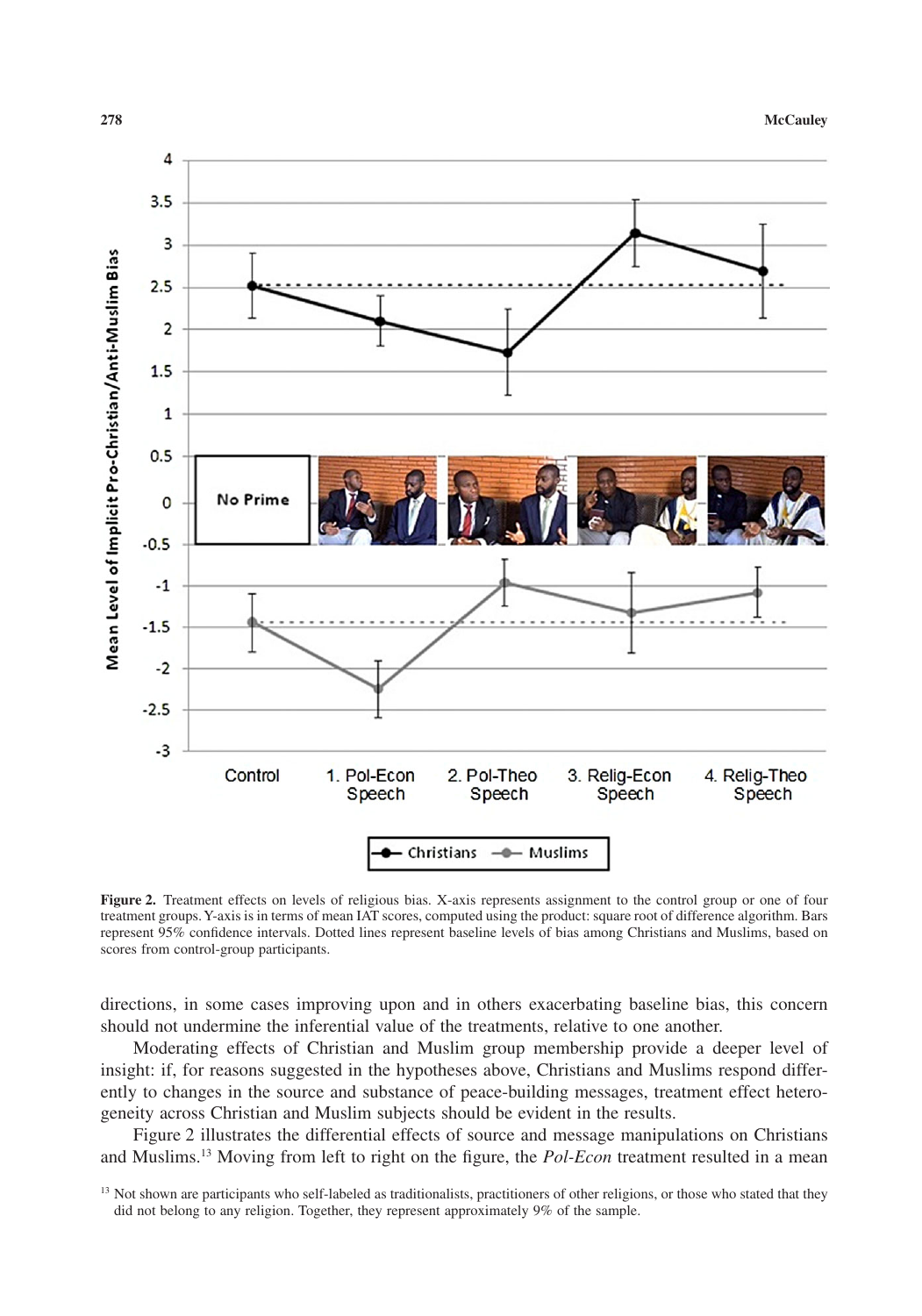| Source                   | Type III Sum of Squares | df             | Mean Square | F        | Sig.       |
|--------------------------|-------------------------|----------------|-------------|----------|------------|
| Corrected Model          | $214.042^a$             | 11             | 19.458      | 16.061   | .000       |
| Intercept                | 1863.016                |                | 1863.016    | 1537.744 | .000       |
| Message                  | 20.080                  |                | 20.080      | 16.574   | $.000$ *** |
| Source                   | 14.859                  |                | 14.859      | 12.265   | $.000$ *** |
| Religion                 | 77.283                  | 2              | 38.641      | 31.895   | $.000$ *** |
| Message * Source         | 1.658                   |                | 1.658       | 1.369    | .242       |
| Message * Religion       | 14.161                  | 2              | 7.080       | 5.844    | $.003**$   |
| Source * Religion        | 20.650                  | $\overline{c}$ | 10.325      | 8.522    | $.000$ *** |
| Message * Source * Relig | 6.272                   | $\overline{c}$ | 3.136       | 2.588    | $.076 +$   |
| Error                    | 774.165                 | 639            | 1.212       |          |            |
| Total                    | 4055.104                | 651            |             |          |            |
| Corrected Total          | 988.206                 | 650            |             |          |            |
|                          |                         |                |             |          |            |

**Table 2.** Multivariate ANOVA with Source, Message, and Subject's Religion against IAT Scores

*Note*. a.  $R^2 = .217$ , Adjusted  $R^2 = .203$ . Dependent variable is the absolute value of the IAT score for implicit bias. Source is coded 1 for Political leaders, 0 for Religious leaders. Message is coded 1 for Economic, 0 for Theological. Religion is coded 0 for Christian, 1 for Muslim, 2 for Other/None.  $\frac{1}{7}p < .10$ ,  $\frac{1}{7}p < .05$ ,  $\frac{1}{7}p < .01$ ,  $\frac{1}{7}p < .001$ .

IAT score of 2.10 for Christians and −2.24 for Muslims. In other words, relative to their respective Control group baselines of 2.51 and −1.43, the video that features political leaders discussing economic issues reduced bias among Christians (with close to statistical significance, *p* = .084) but actually increased bias among Muslims (*p* = .01). The *Pol-Theo* treatment significantly reduced bias among both Christians (1.73 vs. 2.51 baseline, *p* = .013) and Muslims (−0.96 vs. −1.43 baseline, p = .037). The *Relig-Econ* treatment made bias significantly worse among Christians (3.14 vs. 2.51, *p* = .026) but did not have a significant effect on Muslim participants. Finally, the *Relig-Theo* treatment was not effective among Christians but appears to have had a bias-reducing effect on Muslims, though not at standard levels of statistical significance  $(-1.07 \text{ vs. } -1.43, p = .096)$ .

To evaluate the interactive effects between treatments, I turn to a series of ANOVA outputs. Demographic features (education, age, gender, employment in the formal sector, and birthplace) are balanced across the four treatment groups and the control group, so the ANOVA outputs focus exclusively on the experimental treatments and on subjects' religious identities.

A multivariate ANOVA with IAT scores as the dependent variable and all three predictors of interest—the source treatment, the message treatment, and the religious identity of subjects determines the combined effect of these variables on mean implicit bias. This strategy accounts for interactive effects as well as differences in means. As Table 2 illustrates, the assignment of a political versus a religious source  $(F(1) = 6.275, p = 0.012, p < 0.05)$ , the assignment of an economic versus a theological message (F(1) = 30.667,  $p = 0.000$ ,  $p < 0.001$ ), and self-identification as either Christian, Muslim, or Other/None ( $F(2) = 37.762$ ,  $p = 0.000$ ,  $p < 0.001$ ) are all highly significant, confirming statistically the hypotheses that the source, the message, and the religious identity of subjects all matter in terms of main effects.

In terms of interactive effects, Table 2 also indicates highly significant interactions between source and religion  $(F(2) = 8.522, p = 0.000, p < 0.001)$  and between message and religion  $(F(2) = 0.000, p < 0.001)$ 5.844,  $p = 0.003$ ,  $p < 0.01$ ). The interaction between the source of interfaith calls for peace and the message that those speakers use (source\*message) is not by itself statistically significant without inclusion of the religious identity of subjects. When religious identity is included, the three-way interaction between source, message, and religion approaches statistical significance ( $F(2) = 2.588$ ,  $p = 0.076$ ,  $p < 0.10$ ), though the reliability of this interaction should not be overstated. The table in Appendix B reports the mean IAT scores for implicit bias, along with standard deviations, for all combinations of source, message, and religion.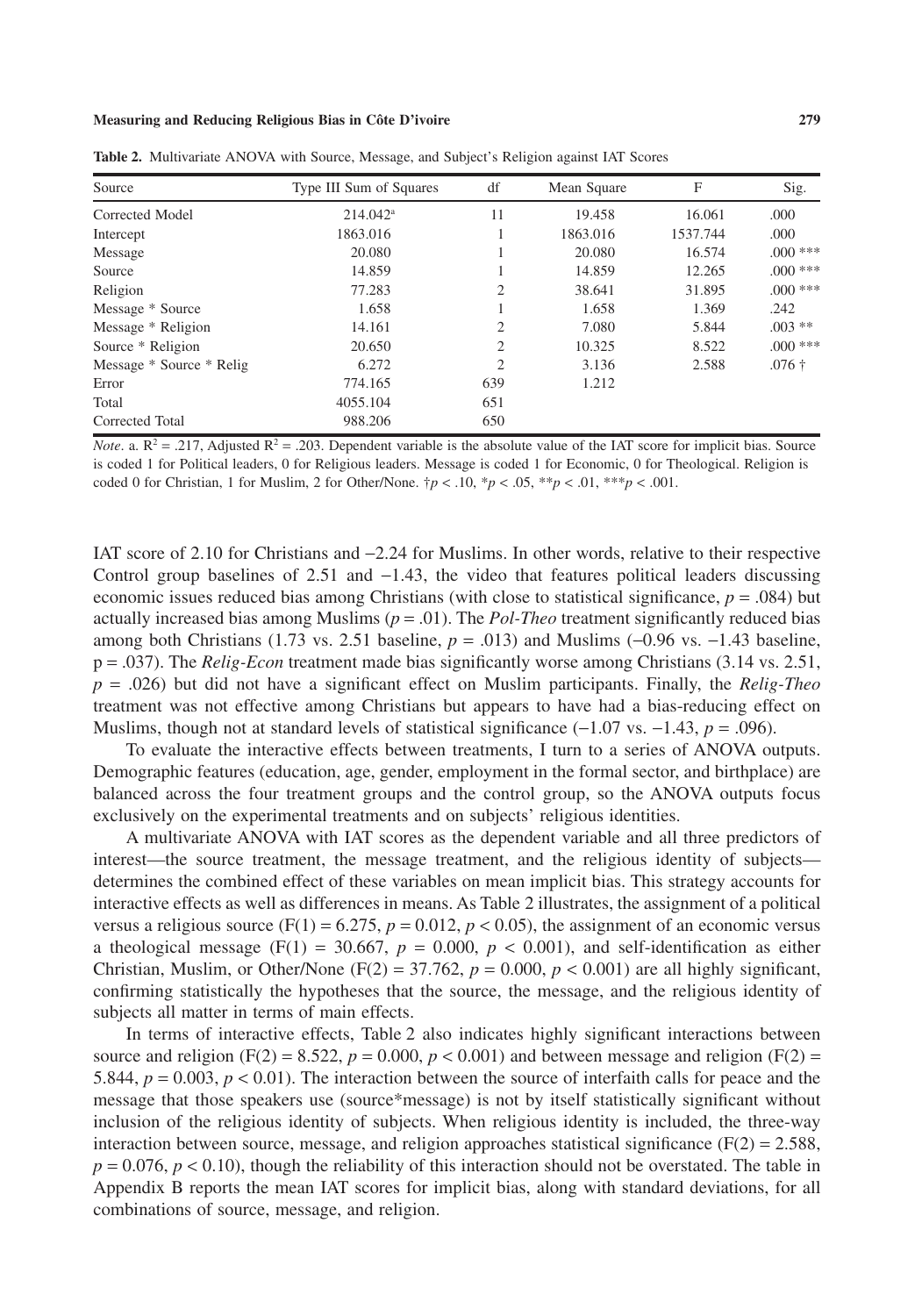

**Figure 3.** Estimated marginal means of IAT scores by treatment.

For added insight into how the source and message treatments interact with the religious identity of subjects, I include plots of the estimated marginal means for each treatment, disaggregated by religious group identity. As Figure 3.a illustrates, hearing interfaith calls for peace from political leaders has a notable bias-reducing effect on Christians and Others/Nones, vis-à-vis hearing those messages from religious leaders. The distinction in the effects of religious versus political sources on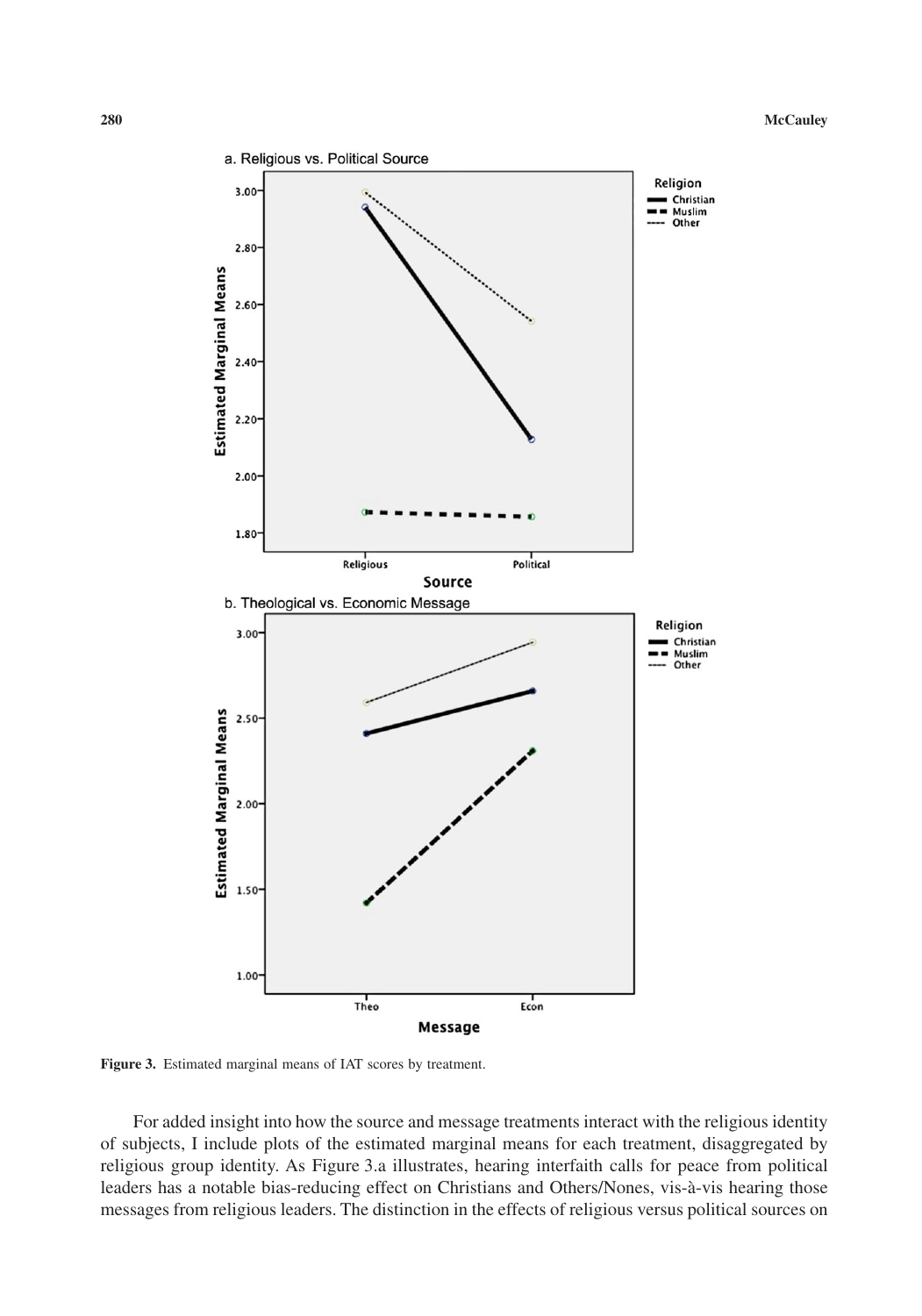

**Figure 4.** Treatment effects based on familiarity with scripture. Figure includes only Muslim and Christian respondents. Scripturalists are those who stated that they know their sacred text and can cite many passages from memory (a response of 4 or 5 to the survey question, "How familiar are you with your religious scripture?"). The y-axis represents the absolute value of mean IAT scores.

Muslim subjects, however, is negligible, and Muslims' mean level of implicit religious bias is much lower than Christians and Others/Nones regardless of the source of interfaith appeals. Insofar as the content of those appeals is concerned, Figure 3.b reveals that the theological message appears to outperform the economic message in terms of bias reduction across religious groups. However, whereas the effect is minor for Christians and Others/Nones, Muslims express notably lower levels of implicit religious bias after hearing the speech of theological content than they do after receiving the economic message.14 These plots of separate two-way interactions support the findings illustrated above in Figure 2.

By way of summary, the effectiveness of strategies promoting interreligious peace varies depending on the religion of the target audience. Christians in the experiment responded best to messages delivered by political leaders, regardless of whether the content was economic or theological. Messages delivered by religious leaders, by contrast, actually had deleterious effects on Christians' bias toward Muslims (compared to the Christian baseline). Muslims, for their part, responded best to theological substance in the video speeches, regardless of whether it was delivered by political leaders or religious leaders. Political leaders focusing on economic concerns exacerbated Muslims' bias toward Christians.

To test the hypothesis that superordinate messages promoting theological similarities are most effective among individuals with stronger attachments to scripture, I rely on a survey question posed to participants following the IAT: "How familiar are you with your religious scripture (the Bible or the Qur'an)?"—where  $1 =$  "I have never read any passages and I don't know any of the content";  $2 =$  "I don't read scripture but I'm familiar with some prescriptions";  $3 =$  "I read the scriptures occasionally or know most major prescriptions";  $4 =$  "I have learned all of the teachings and can recite many important ones"; and  $5 =$  "I have read the entire book and can recite most prescriptions from memory." The results suggest that, to some degree, attachments to scripture do explain why Muslims are more receptive to religious messages. Figure 4 depicts control and treatment effects (using IAT scores), not by religion but by how well respondents know the tenants of their religion. Based on the control subjects who received no prime, those who state that they can recite many

<sup>&</sup>lt;sup>14</sup> In separate two-sample t-tests, both source and message are significant: political sources are more likely than religious sources to reduce interreligious bias (t = 2.55,  $p = .011$ ), and theological messages are bias-reducing, across religious groups, in comparison to messages of economic content  $(t = 5.48, p = .000)$ .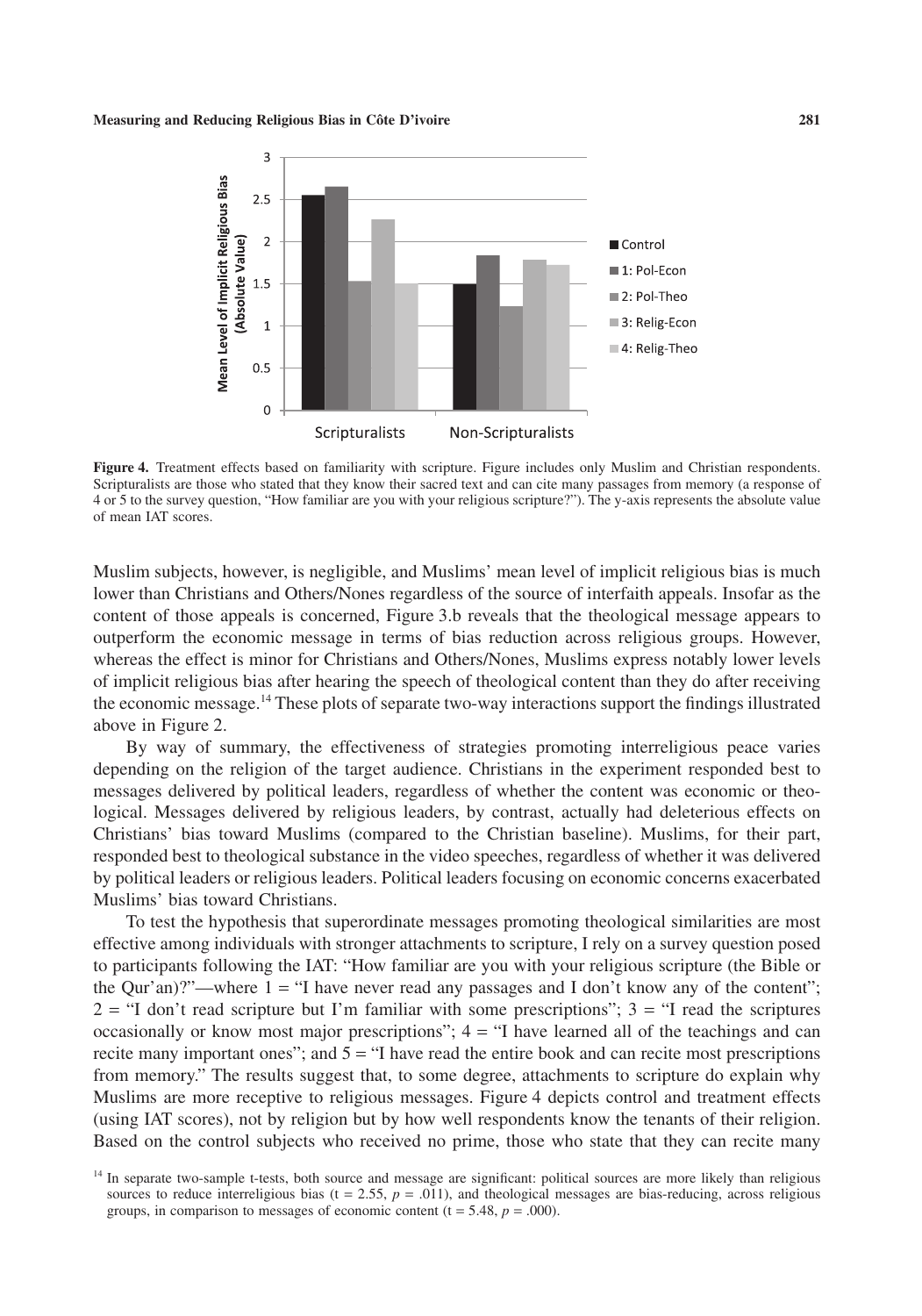prescriptions from memory (4 or 5 above) have a baseline level of implicit bias significantly higher than those who cannot  $(2.55 \text{ vs. } 1.50, p < .001)$ , but they also respond in significant, positive ways to both speeches with theological content, the *Pol-Theo* treatment (2.55 vs. 1.54, *p* < .001) and the *Relig-Theo* treatment (2.55 vs. 1.51, *p* < .001), when compared to control subjects who are similarly attached to scripture. Those less familiar with their religious texts ("Non-Scripturalists," answering 1–3 to the survey question) are not positively affected by any of the treatments at standard levels of statistical significance. The apparent Islam effect may thus be explained by the fact that significantly more Muslims than Christians in the study area (46.6% vs. 31.8%,  $p < .001$ ) express familiarity with the tenants of their religion.

Next, why do Christians respond best to messages from political leaders? A second question from the postexperiment survey suggests an answer. Those assigned to the control group (and thus not exposed to treatments that may have affected their survey responses) were asked the following question: "Among the following figures, who in your opinion can best promote peace in Côte d'Ivoire? The President, local political leaders, religious leaders, traditional leaders, business leaders, families, youth, or someone else?" Thirty-seven percent of Christian respondents versus 19% of Muslim respondents  $(p < .01)$  selected the President—who, at the time of the study, was the Christian Gbagbo—as the best positioned to build peace. The evidence is only suggestive, but if Christians in the study are more likely to place trust in their president, this may explain why they respond favorably to appeals from political leaders, albeit at a different level of governance. Conversely, the Muslim population, which had never been represented in the highest political office in Côte d'Ivoire until Gbagbo was finally removed from power in April 2011, demonstrated greater skepticism that political leaders could promote peace.

# **Conclusion**

Tempering individual-level, implicit bias represents a potential means of countering the politicization of identities like religion. Strategies to achieve those results, however, have to this point been fraught with challenges: measuring individual responses often depends on imprecise means, and testing real-world initiatives to reduce bias is complicated by confounding effects between the strategies and other contextual variables. The aim of this study was to overcome those challenges and to test a limited set of strategies to cultivate peace: I measured religious bias using Implicit Association Tests, and I systematically manipulated messages calling for peace, and the sources of those messages, through experimental treatments. The evidence points to three general conclusions. First, if the results of the baseline IATs are to be believed, implicit religious bias in the study area of Bouaké, Côte d'Ivoire remains high, and even effective bias-reduction strategies do not eliminate it. Second, Christians in the study tend to be more biased against Muslims than Muslims are against Christians, an outcome that should be anticipated given the Christian community's long history of sociopolitical advantage and perceived higher status in Côte d'Ivoire. Third, the effectiveness of treatments depends on the subjects who receive those treatments: strategies that rely on theological messages reduce bias among Muslims, regardless of their source, and strategies that rely on political leaders to deliver messages perform best among Christians, regardless of the content. I have argued that Muslims in the study area respond best to theological content owing to their stronger attachment to scripture and that Christians respond better to political sources due to a history of access to political power that has engendered greater trust in political leadership.

The study has important theoretical as well as empirical implications. From a theoretical standpoint, the combinations of informational treatments that altered message and source indicate that superordinate goals can effectively reduce intergroup prejudice in conflict zones, an important insight to add to the conflict resolution literature. The research demonstrates, however, that those goals are not in all cases interchangeable. Instead, the specific nature of superordinate messages can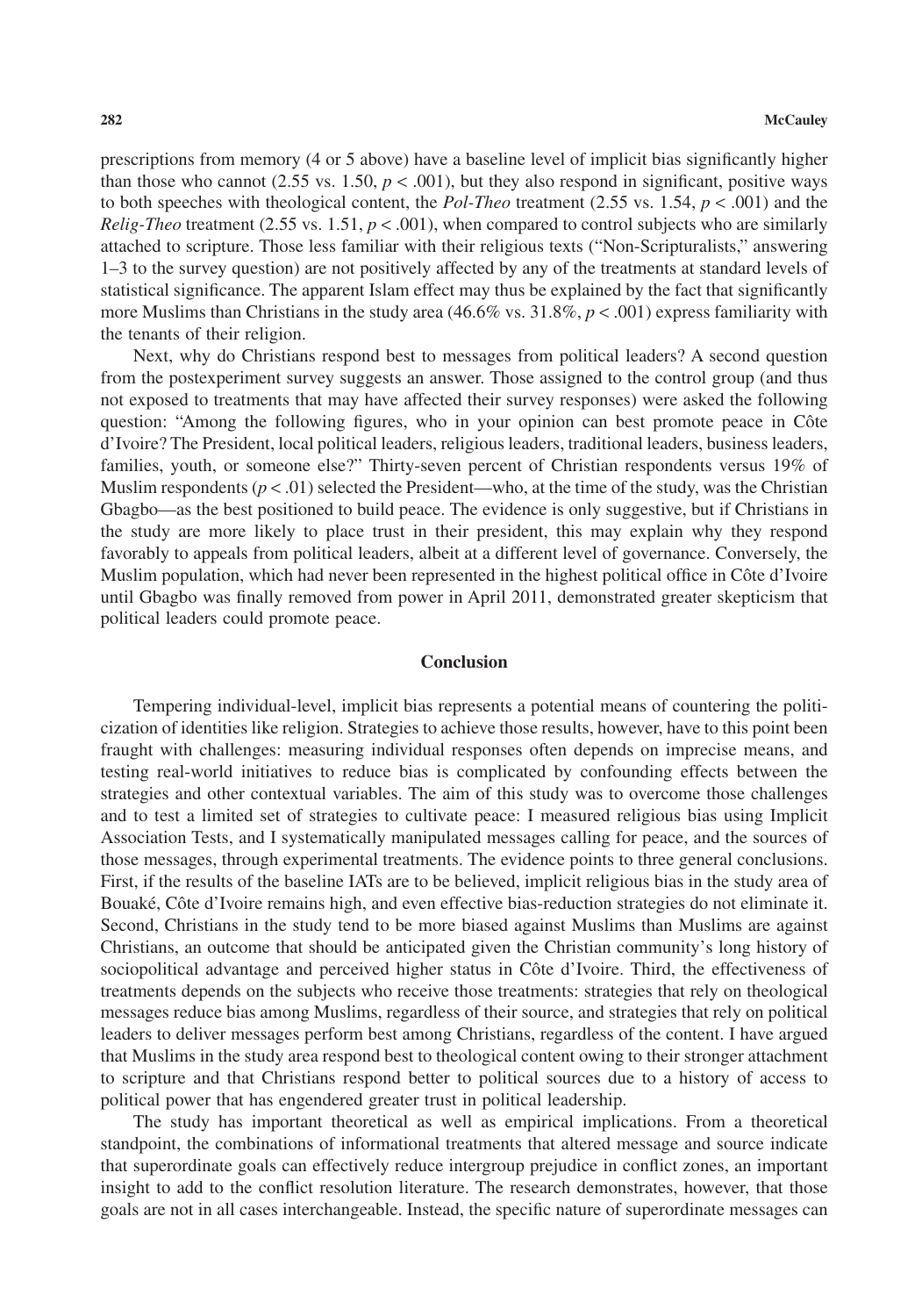have differential effects depending on the underlying preferences and priorities of subgroups. In this experiment, Christians and Muslims were asked to view themselves either as partners in socioeconomic development or as subgroups united under an Abrahamic theological tradition, reflecting instrumental versus symbolic explanations for conflict from the political science literature. Those messages were received differently, however, depending on the subgroups' attachments to scripture, their access to power, and perhaps other unobservable factors.

From an empirical standpoint, the differential effects of superordinate messages (and their sources) on Christians and Muslims suggests the need to adapt peace-building efforts to particular audiences and to pay close attention to their shared histories, habits, and sociopolitical relations. Christians and Muslims in the study were similar in terms of age, education, and employment status, yet differences in their perceived group status appear to affect their baseline levels of bias and their responses to stimuli. The implication is that interfaith calls for peace may be most effective when tailored to subgroup audiences.

The article makes three other contributions. First, it demonstrates the usefulness of working at the micro, psychological level to bolster our understanding of broad political problems. In this case, I developed a version of tests widespread in experimental psychology to contribute to the literature on intergroup disputes and conflict management. Second, this study moves beyond an analysis of the problem to suggest potential solutions, by comparing experimental treatments that closely mirror "real world" efforts to reduce bias. Third, the article adds to a growing list of studies that bring laboratory-like experiments to the field in Africa.<sup>15</sup> Whereas other studies rely on explicitly stated preferences, however, I focused on difficult-to-measure but nevertheless critical implicit attitudes.

These outcomes should not be overstated. First, the study is limited in the scope of strategies that it tests: it does not evaluate the effects of only one speaker (either an in- or out-group member), of other types of speakers (e.g., teachers or traditional leaders), or of a completely different medium. It also does not test the effects of alternative messages, of which many could be effective; it compares only intergroup calls for peace based on superordinate goals of Christians and Muslims. As mentioned, reliance on one form of attire for each religious leader also prohibits an account of intrareligious biases among members of different Christian and Muslim subgroups. The treatments therefore do not represent the universe of strategies, or even necessarily the best strategies, to reduce interreligious bias. The objective was only to test some very basic potential solutions to a fairly intractable problem.

The experimental approach used in this study also raises new questions even as it resolves the important challenges of contaminated treatments and unwanted measurement error. Principally, is the external validity of the study threatened by the fact that actors, rather than known political or religious leaders, were used to deliver the messages? Reliance on actors helped to hold constant all features of the speakers aside from their identities as political or religious leaders; relying on actual leaders would have introduced other factors—such as physical appearance and popularity—that could potentially affect the outcomes of interest (reductions in religious bias). Controls of this sort are appropriate for the social scientific study and comparison of competing strategies, yet it must be noted that the study includes no measure of the believability of those actors in each role that they play. Practitioners may reap even greater rewards by incorporating known leaders, so long as any personal characteristics potentially related to the outcomes of interest are carefully considered.

An additional question that arises from the experimental design is how long lasting the effects of these bias reduction strategies might be. A distinction should be made here between the video treatments used as priming devices in the study and the potential real-world implementation of interfaith calls for peace that the videos are meant to represent. Individuals who received treatments

<sup>&</sup>lt;sup>15</sup> See, for example, Collier and Vicente (2008), Dunning and Harrison (2010), Fearon et al. (2009), Habyarimana et al. (2007), and Wantchekon (2003).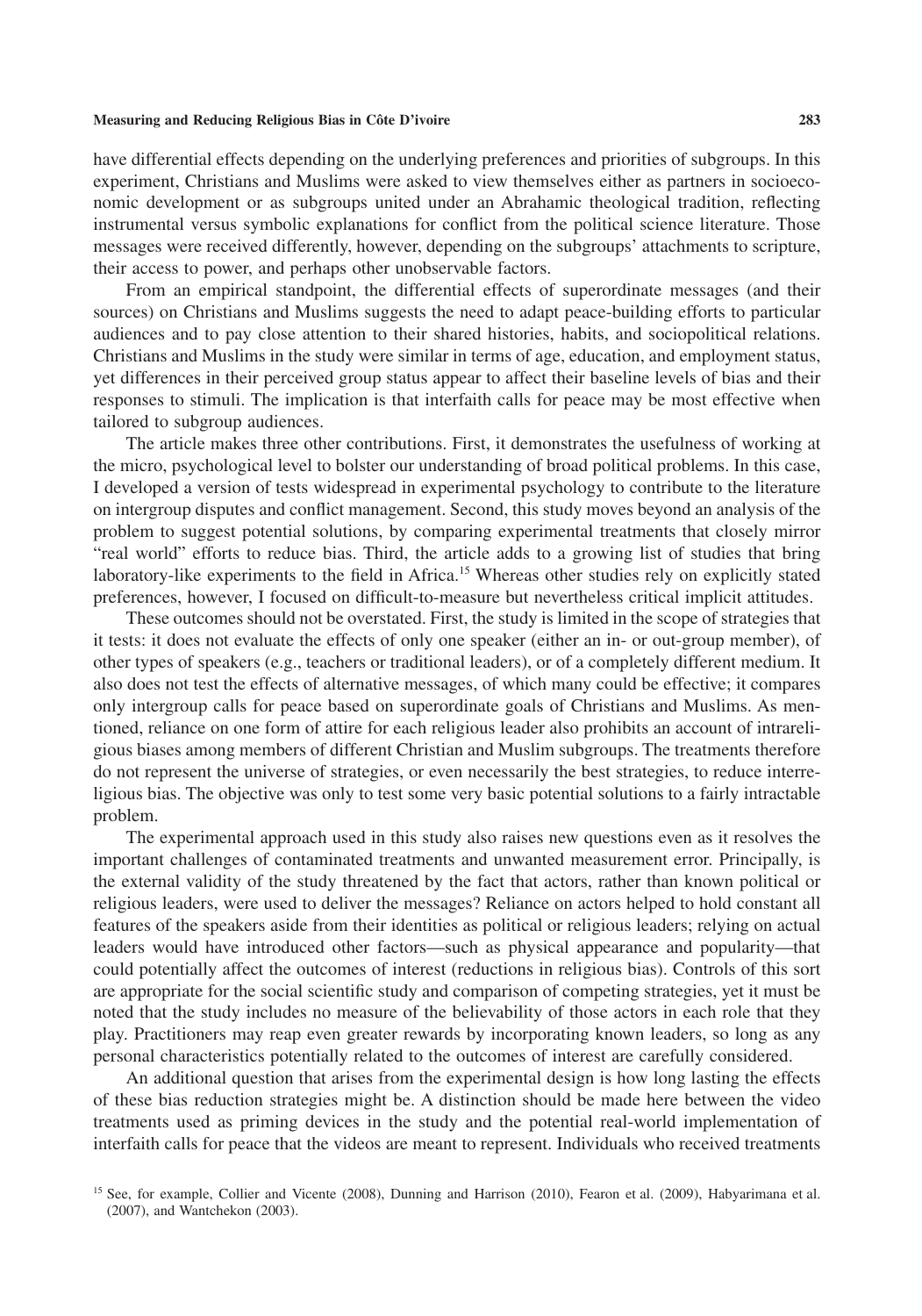prior to completing IATs for the study likely did not experience effects on their levels of implicit bias lasting more than several minutes or an hour. The purpose of those treatments, however, was not to alter individual-level bias over the long term but to pinpoint the real-world strategies that might effectively do so. Insofar as frequent and persistent exposure to treatments can have bias-reducing effects on implicit attitudes over the long term (Dovidio, Kawakami, & Gaertner, 2000), the hope is that practitioners could implement appropriate bias-reducing strategies in an ongoing manner.

Several avenues for future research arise from this study. Côte d'Ivoire has since elected its first Muslim president, Alassane Ouattara, who officially took office in April 2011, and changes in the perceived status of Christians and Muslims may follow. Repeated IAT experiments in Côte d'Ivoire could shed light on how these changes affect baseline levels of implicit religious bias. Furthermore, the study took place only in one study area and tested only a limited set of strategies. Future research might employ priming treatments using different interfaith messages or different sources of those messages. Altering the context of the study—to test the same strategies in other religiously mixed countries, for example—offers another opportunity for fruitful research. Finally, implicit bias based on other identity cleavages (e.g., ethnic, national, or class) may be tested in similar fashion using alternative variations of the IAT.

The findings from this study suggest that individual-level bias between Christians and Muslims can be reduced, provided that the appropriate content is used and the initiatives are aimed at the right audience. In Bouaké, Côte d'Ivoire, that may mean employing a complex, small-group approach. Broad appeals for interreligious peace may generate as much bias as they remove, but initiatives developed with particular mosques, churches, communities, and neighborhoods in mind could be the answer to preventing a reemergence of conflict along religious lines in Côte d'Ivoire.

# **ACKNOWLEDGMENTS**

I thank Matthew Atkinson, Lisa Blaydes, Christopher Muste, Brian Nosek, and anonymous reviewers for helpful comments and suggestions. Karim Tondossama and Michelle Tanon-Lora provided outstanding assistance in the field, and the National Science Foundation provided financial support. Correspondence concerning this article should be sent to John F. McCauley, Assistant Professor of Government & Politics, University of Maryland, 3140 Tydings Hall, College Park, MD, 20742. E-mail: [mccauley@umd.edu](mailto:mccauley@umd.edu)

#### **REFERENCES**

- Afrobarometer. (2009). Data, by country—Ghana codebook 2008. Questions 23, 49, 56. [http://afrobarometer.org/results/](http://afrobarometer.org/results/gha_R4_codebookrelease_10apr09_final.2) [gha\\_R4\\_codebookrelease\\_10apr09\\_final.2.](http://afrobarometer.org/results/gha_R4_codebookrelease_10apr09_final.2)pdf
- Albertson, B. L. (2011). Religious appeals and implicit attitudes. *Political Psychology, 32*, 109–130.
- Banégas, R. (2006). Côte d'Ivoire: Patriotism, Ethnonationalism and other African modes of self-writing. *African Affairs, 105*, 535–552.
- Banse, R., Seises, J., & Zerbes, N. (2001). Implicit attitudes towards homosexuality: Reliability, validity, and controllability of the IAT. *Zeitschriftfür Experimentelle Psychologie, 48*, 48–60.
- Barden, J., Maddux, W., Petty, R., & Brewer, M. (2004). Contextual moderation of racial bias: The impact of social roles on controlled and automatically activated attitudes. *Journal of Personality and Social Psychology, 87*, 5–22.
- Bassett, T. (2003). Nord musulman et Sud chrétien: les moules médiatiques de la crise ivoirienne. *Afrique Contemporaine, 206*, 13–17.

Berger, P. (1967). *The sacred canopy: Elements of a sociological theory of religion*. New York: Random House.

Blékanh, F. K. (2009). *Une Démocratie à l'Africaine pour un Développement Durable: le Cas de la Côte d'Ivoire*. Paris: Harmattan.

Chirot, D. (2006). The debacle in Côte d'Ivoire. *Journal of Democracy, 17*, 63–77.

CIAWorld Factbook. (2009). Africa: Côte d'Ivoire.<https://www.cia.gov/library/publications/the-world-factbook/geos/iv.html>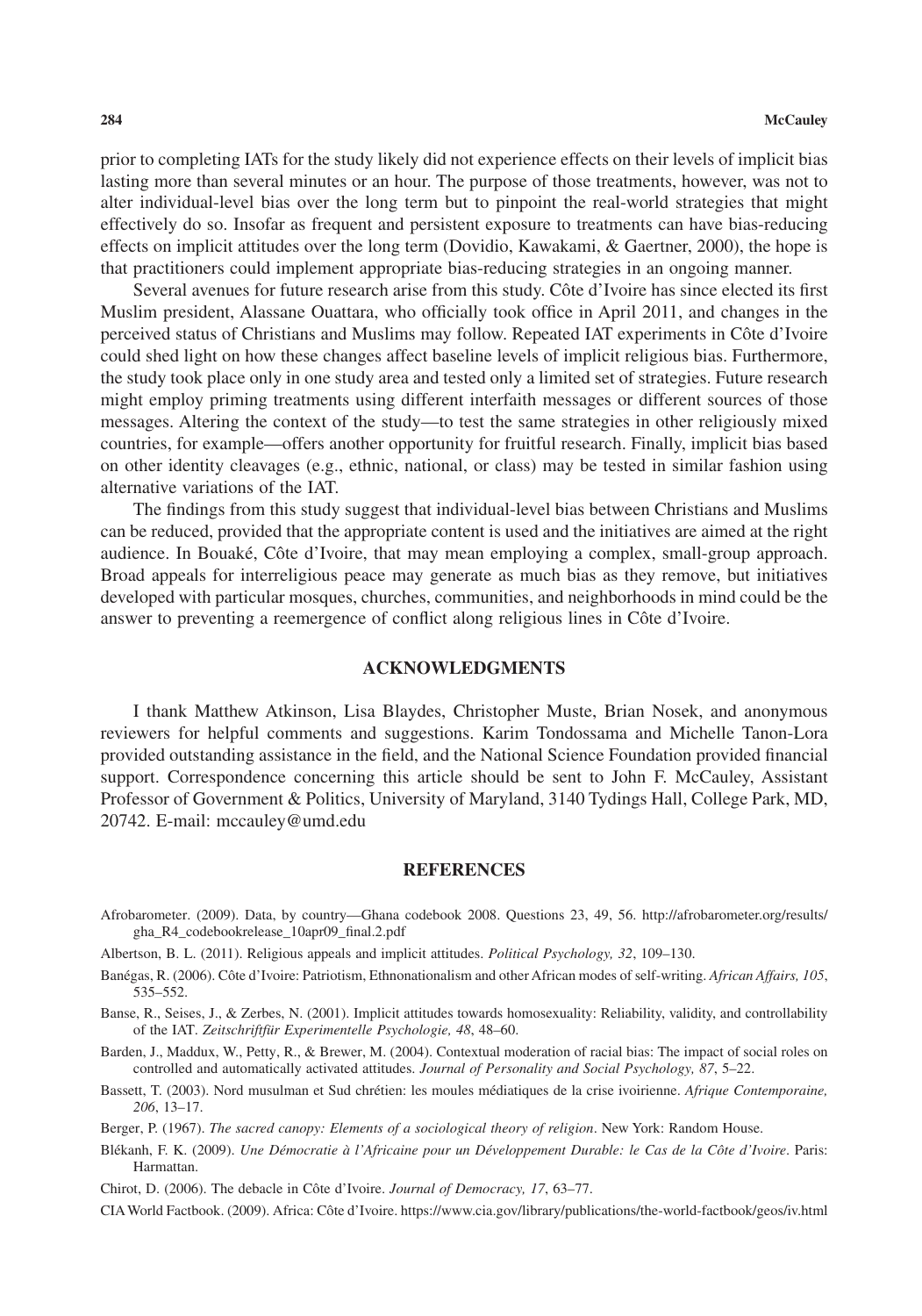- Collett, M. (2006). Ivoirian identity constructions: Ethnicity and nationalism in the prelude to civil war. *Nations and Nationalism, 12*, 613–629.
- Collier, P., & Hoeffler, A. (2004). Greed and grievance in civil war. *Oxford Economic Papers, 56*, 563–595.
- Collier, P., & Vicente, P. (2008). Votes and violence: Evidence from a field experiment in Nigeria. CSAE Working Paper, University of Oxford.
- Craemer, T. (2008). Nonconscious feelings of closeness toward African Americans and support for pro-Black policies. *Political Psychology, 29*, 407–436.
- Craemer, T. (2010). Possible implicit mechanisms of minority representation. *Political Psychology, 31*, 797–829.
- Daddieh, C. (2001). Elections and ethnic violence in Côte d'Ivoire: The unfinished business of succession and democratic transition. *African Issues, 29*, 14–19.
- Devine, P., Plant, A. E., Amodio, D., Harmon-Jones, E., & Vance, S. (2002). The regulation of explicit and implicit race bias: the role of motivations to respond without prejudice. *Journal of Personality and Social Psychology, 82*, 835–848.
- Dovidio, J. F., Kawakami, K., & Gaertner, S. L. (2000). Reducing contemporary prejudice: Combating explicit and implicit bias at the individual and intergroup level. In S. Oskamp (Ed.), *Reducing prejudice and discrimination* (pp. 137–163). London: Lawrence Erlbaum.
- Donders, F. C. (1868/1969). On the speed of mental processes. *Acta Psychologica, 30*, 413–421.
- Dunning, T., & Harrison, J. (2010). Cross-cutting cleavages and ethnic voting: An experimental study of Cousinage in Mali. *American Political Science Review, 104*, 21–39.
- Falola, T. (1998). *Violence in Nigeria: The crisis of religious politics and secular ideologies*. Rochester, NY: University of Rochester Press.
- Fearon, J., & Laitin, D. (2003). Ethnicity, insurgency, and civil war. *American Political Science Review, 97*, 75–90.
- Fearon, J., Humphreys, M., & Weinstein, J. (2009). Can development aid contribute to social cohesion after civil war? Evidence from a field experiment in post-conflict Liberia. *American Economic Review: Papers and Proceedings, 99*, 287–291.
- Fox, J. (2004). *Religion, civilization, and civil war: 1945 through the new millennium*. Oxford, UK: Lexington Books.
- Gaertner, S. L., Dovidio, J. F., Rust, M. C., Nier, J., Banker, B., Ward, C., Mottola, G., & Houlette, M. (1999). Reducing intergroup bias: Elements of intergroup cooperation. *Journal of Personality and Social Psychology, 76*, 388–402.
- Gervais, B. S. (2008). *Les Droits de l'Homme à l'Epreuve: Cas de la Crise Ivoirienne du 19 Septembre 2002*. Paris: Harmattan.
- Green, A., Carney, D., Pallin, D., Iezzoni, L., & Banaji, M. (2006). Physicians' implicit biases predict differential treatment of Black versus White patients. Unpublished manuscript, University of Maryland, College Park.
- Greenwald, A. G., McGhee, D., & Schwartz, J. (1998). Measuring individual differences in implicit cognition: The implicit association test. *Journal of Personality and Social Psychology, 74*, 1464–1480.
- Habyarimana, J., Humphreys, M., Posner, D., & Weinstein, J. (2007). Why does ethnic diversity undermine public goods provision? *American Political Science Review, 101*, 709–725.
- Haynes, J. (1999). *Religion, globalization, and political culture in the third world*. London: MacMillan Press.
- Hoffman, E., McCabe, K., & Smith, V. (1996). Social distance and other-regarding behavior in dictator games. *American Economic Review, 86*, 653–660.
- Hornsey, M. J., & Hogg, M. A. (2000). Assimilation and diversity: An integrative model of subgroup relations. *Personality and Social Psychology Review, 4*, 143–156.
- Horowitz, D. L. (1985). *Ethnic groups in conflict*. Berkeley, CA: Berkeley University Press.
- Humphreys, M., & Weinstein, J. (2006). Handling and mishandling civilians in civil war. *American Political Science Review, 100*, 429–447.
- Iannaccone, L. R. (2001). Framework for the scientific study of religion. In L. A. Young (Ed.), *Rational choice theory and religion* (pp. 25–44). New York: Routledge.
- Institut National de la Statistique (INS), Côte d'Ivoire. (2001). *Recensement Générale de la Population et de l'habitation de 1998*. Abidjan: Institut National de la Statistique.
- Kalyvas, S. N. (2000). Commitment problems in emerging democracies: The case of religious parties. *Comparative Politics, 32*, 379–398.
- Karpinski, A., & Hilton, J. L. (2001). Attitudes and the implicit association test. *Journal of Personality and Social Psychology, 81*, 774–788.
- Jost, J. T., Banaji, M. R., & Nosek, B. A. (2004). A decade of system justification theory: Accumulated evidence of conscious and unconscious bolstering of the status quo. *Political Psychology, 25*, 881–919.
- Juergensmeyer, M. (1993). *The new cold war? Religious nationalism confronts the secular State*. Berkeley, CA: University of California Press.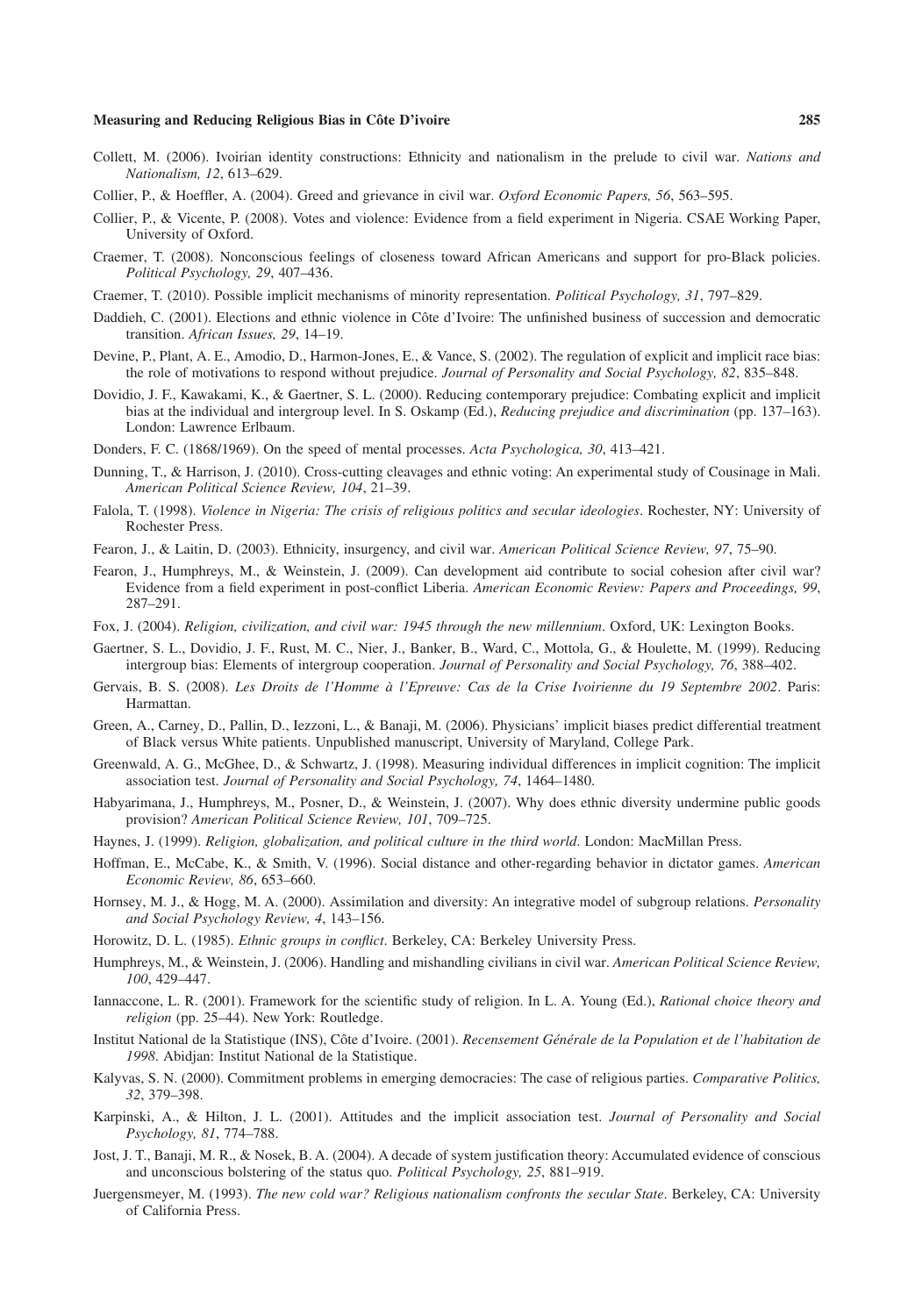Laitin, D. (1978). Religion, political culture, and the Weberian tradition. *World Politics, 30*, 563–592.

- Laitin, D. (2000). Language conflict and violence: The straw that strengthens the camel's back. *Archives Européennes de Sociologie, 41*, 97–137.
- Lane, K., Banaji, M., Nosek, B., & Greenwald, A. (2007). Understanding and using the implicit association test. In B. Wittenbrink & N. Schwartz (Eds.), *Implicit measures of attitudes* (pp. 59–102). New York: Guilford Press.
- Le Journal de l'Economie. (2009). 6 Ans après la Crise: Peut-on Sauver Bouaké? April 13.
- Lemm, K., Lane, K., Sattler, D., Khan, S., & Nosek, B. (2007). Assessing implicit cognitions with a paper-format implicit association test. Unpublished manuscript, University of Maryland, College Park.
- Lipjhart, A. (1968). *The politics of accommodation: Pluralism and democracy in the Netherlands*. Berkeley: University of California Press.
- McEvoy, J. (2008). *The politics of Northern Ireland*. Edinburgh, UK: Edinburgh University Press.
- McPhail, C. (1971). Civil disorder participation: A critical examination of recent research. *American Sociological Review, 36*, 1058–1073.
- Neumann, R., Hülsenbeck, K., & Seibt, B. (2003). Attitudes towards people with AIDS and avoidance behavior: Automatic and reflective bases of behavior. *Journal of Experimental Social Psychology, 40*, 543–550.
- Oded, A. (2000). *Islam and Politics in Kenya*. Boulder, CO: Lynne Reinner.
- Pearson, A. R., Dovidio, J. F., & Gaertner, S. L. (2009). The nature of contemporary prejudice: Insights from aversive racism. *Social and Personality Compass, 3*, 1–25.
- Posner, D. N. (2005). *Institutions and ethnic politics in Africa*. New York: Cambridge University Press.
- Prunier, G. (2005). *Darfur: The ambiguous genocide*. Ithaca, NY: Cornell University Press.
- Reno, W. (2000). Clandestine economies, violence, and states in Africa. *Journal of International Affairs, 53*, 433–459.
- Reynal-Queral, M. (2002). Ethnicity, political systems, and civil wars. *Journal of Conflict Resolution, 46*, 29–54.
- Roubaud, F. (2003). La Crise Vue d'en Bas à Abidjan: Ethnicité, Gouvernance et Démocratie. *Afrique Contemporaine, 206*, 57–85.
- Rowatt, W. C., Ottenbreit, A., Nesselroade, K. P., & Cunningham, P. A. (2002). On being holier-than-thou or humbler-thanthee: A social psychological perspective on religiousness and humility. *Journal for the Scientific Study of Religion, 41*, 227–237.
- Rydell, R., & McConnell, A. (2006). Understanding implicit and explicit attitude change: A systems of reasoning analysis. *Journal of Personality and Social Psychology, 91*, 995–1008.
- Sanneh, L. (1994). Translatability in Islam and Christianity in Africa: A thematic approach. In T. Blakely, W. V. Beek, & D. Thompson (Eds.), *Religion in Africa: Experience and expression* (pp. 23–45). London: J. Curry Ltd.
- Schreiber, D. (2005). Evaluating politics: A search for the neural substrates of political thought. (Unpublished doctoral dissertation). University of California, Los Angeles, Los Angeles, CA.
- Schwartz, D. C. (2009). *Political alienation and political behavior*. Chicago: Aldine Publishing.
- Sherif, M., Harvey, O. J., White, B. J., Hood, W. R., & Sherif, C. (1961). *Intergroup conflict and cooperation: The robbers cave experiment*. Norman: University of Oklahoma Press.
- Tajfel, H., & Turner, J. C. (1979). An integrative theory of intergroup conflict. In W. G. Austin & S. Worchel (Eds.), *The social psychology of intergroup relations* (pp. 33–47). Monterey, CA: Brooks/Cole.
- Teachman, B. A., Gapinski, K. D., Brownell, K. D., Rawlins, M., & Jeyaram, S. (2003). Demonstrations of implicit anti-fat bias: The impact of providing causal information and evoking empathy. *Health Psychology, 22*, 68–78.
- Toungara, J. M. (2001). Ethnicity and political crisis in Côte d'Ivoire. *Journal of Democracy, 12*, 63–72.
- Turner, J. C. (1982). Towards a cognitive redefinition of the social group. In H. Tajfel (Ed.), *Social identity and intergroup relations* (pp. 15–44). Cambridge: Cambridge University Press.
- U.S. Department of State. (2001). US State Department Report on Ivory Coast 2000. Report released by the Bureau of Democracy, Human Rights, and Labor.<http://www.state.gov/g/drl/rls/hrrpt/2000/af/773pf.htm>
- U.S. Department of State. (2003). Côte d'Ivoire: International Religious Freedom Report 2003. Report released by the Bureau of Democracy, Human Rights, and Labor.<http://www.state.gov/g/drl/rls/irf/2003/23701.htm>
- Van Bavel, J. J., & Cunningham, W. A. (2009). Self-categorization with a novel mixed-race group moderates automatic social and racial biases. *Personality and Social Psychology Bulletin, 35*, 321–335.
- Wantchekon, L. (2003). Clientelism and voting behavior: Evidence from a field experiment in Benin. *World Politics, 55*, 399–422.
- Westen, D. (2007). *The political brain: The role of emotion in deciding the fate of the nation*. New York: Public Affairs Books.
- Wilcox, C., & Larson, C. (2006). *Onward Christian Soldier? The Christian Right in American politics*. Boulder, CO: Westview Press.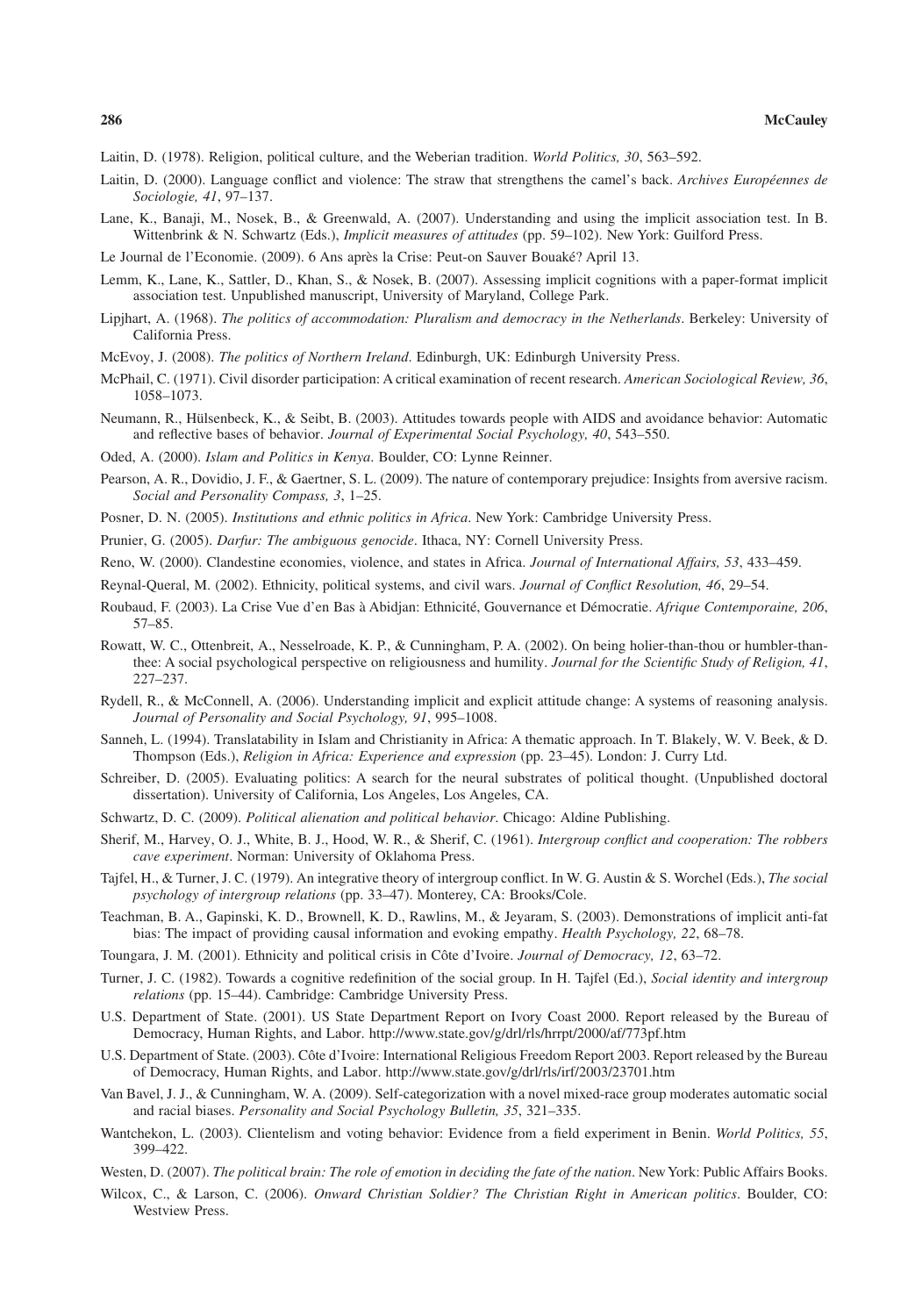| <b>Musulman</b><br>Bon |            | Chrétien<br><b>Mauvais</b> | <b>Musulman</b><br>Bon |                 | Chrétien<br><b>Mauvais</b> |
|------------------------|------------|----------------------------|------------------------|-----------------|----------------------------|
| $\circ$                | Pierre     | $\circ$                    | $\circ$                | Christophe      | $\circ$                    |
| O                      | joyeux     | O                          | $\circ$                | vilain          | O                          |
| $\circ$                | Christine  | $\circ$                    | $\circ$                | Françoise       | $\circ$                    |
| O                      | mal        | Ο                          | Ο                      | heureux         | $\circ$                    |
| $\circ$                | Issiaka    | $\circ$                    | $\circ$                | Aminata         | $\circ$                    |
| O                      | magnifique | O                          | $\circ$                | mal             | $\circ$                    |
| $\circ$                | Joseph     | $\circ$                    | $\circ$                | Elise           | $\circ$                    |
| $\circ$                | vilain     | $\circ$                    | $\circ$                | amour           | $\circ$                    |
| $\circ$                | Fatou      | $\circ$                    | $\circ$                | Abdramane       | $\circ$                    |
| $\circ$                | haine      | O                          | O                      | haine           | $\circ$                    |
| $\circ$                | Moustapha  | $\circ$                    | $\circ$                | Jean            | $\circ$                    |
| O                      | heureux    | $\circ$                    | O                      | joyeux          | O                          |
| $\circ$                | Mohamed    | $\circ$                    | $\circ$                | <b>Boubacar</b> | $\circ$                    |
| Ο                      | fâché      | Ο                          | $\circ$                | fâché           | $\circ$                    |
| $\circ$                | Catherine  | $\circ$                    | $\circ$                | Ibrahim         | $\circ$                    |
| O                      | malheureux | O                          | Ο                      | content         | O                          |
| $\circ$                | Louis      | $\circ$                    | $\circ$                | Léontine        | $\circ$                    |
| $\circ$                | content    | O                          | $\circ$                | magnifique      | $\circ$                    |
| $\circ$                | Safiatou   | $\circ$                    | $\circ$                | Fatimata        | $\circ$                    |
| O                      | formidable | $\circ$                    | $\circ$                | mécontent       | Ο                          |

**Appendix A. Implicit Association Test**

| musuman<br>Bon          |                | יוו כנוי<br><b>Mauvais</b> |
|-------------------------|----------------|----------------------------|
| $\circ$                 | Christophe     | $\overline{O}$             |
| $\circ$                 | vilain         | $\circ$                    |
| $\circ$                 | Françoise      | $\circ$                    |
| $\overline{O}$          | heureux        | $\overline{O}$             |
| $\circ$                 | Aminata        | $\overline{O}$             |
| $\circ$                 | mal            | $\circ$                    |
| $\circ$                 | Elise          | $\overline{O}$             |
| $\circ$                 | amour          | $\overline{O}$             |
| $\circ$                 | Abdramane      | $\circ$                    |
| $\overline{\mathbf{o}}$ | haine          | $\overline{\mathbf{o}}$    |
| $\circ$                 | Jean           | $\overline{O}$             |
| $\circ$                 | joyeux         | $\circ$                    |
| $\circ$                 | Boubacar       | $\circ$                    |
| $\bullet$               | fâché          | $\overline{O}$             |
| $\circ$                 | <b>Ibrahim</b> | $\overline{O}$             |
| $\circ$                 | content        | $\circ$                    |
| $\circ$                 | Léontine       | $\overline{O}$             |
| $\overline{O}$          | magnifique     | $\overline{O}$             |
| $\circ$                 | Fatimata       | $\circ$                    |
| $\bullet$               | mécontent      | $\overline{O}$             |

**Figure A.1.** IAT Block 1.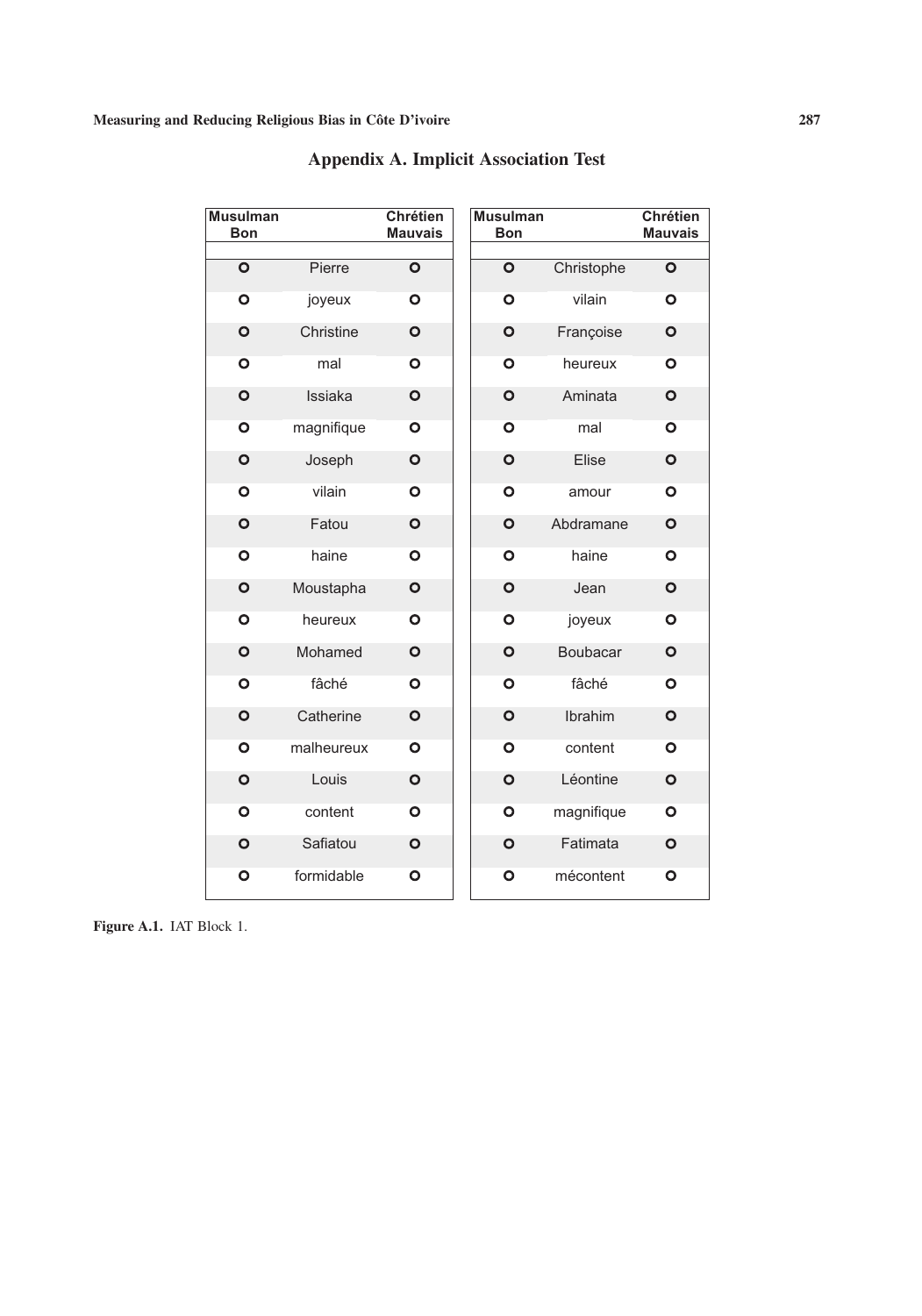| 288 | <b>McCauley</b> |
|-----|-----------------|
|-----|-----------------|

| Chrétien<br><b>Bon</b> |            | <b>Musulman</b><br><b>Mauvais</b> | Chrétien<br><b>Bon</b> |                 | <b>Musulman</b><br><b>Mauvais</b> |
|------------------------|------------|-----------------------------------|------------------------|-----------------|-----------------------------------|
| $\circ$                | Moussa     | $\circ$                           | $\circ$                | Abdramane       | $\circ$                           |
|                        |            |                                   |                        |                 |                                   |
| $\circ$                | vilain     | O                                 | O                      | heureux         | $\circ$                           |
| $\circ$                | Christine  | $\circ$                           | $\circ$                | Françoise       | $\circ$                           |
| O                      | mal        | Ο                                 | O                      | vilain          | Ο                                 |
| $\circ$                | Paul       | $\circ$                           | $\circ$                | Christine       | $\circ$                           |
| O                      | magnifique | O                                 | O                      | mal             | $\circ$                           |
| $\circ$                | Mohamed    | $\circ$                           | $\circ$                | Salimata        | $\circ$                           |
| $\circ$                | joyeux     | O                                 | $\circ$                | amour           | $\circ$                           |
| $\circ$                | Fatou      | $\mathbf{o}$                      | $\mathbf{o}$           | Christophe      | O                                 |
| O                      | heureux    | Ο                                 | O                      | joyeux          | Ο                                 |
| $\circ$                | Nicholas   | O                                 | $\circ$                | Jean            | $\circ$                           |
| O                      | haine      | Ο                                 | O                      | haine           | Ο                                 |
| $\circ$                | Karim      | $\circ$                           | $\circ$                | <b>Boubacar</b> | $\circ$                           |
| $\circ$                | fâché      | Ο                                 | Ο                      | fâché           | $\circ$                           |
| $\circ$                | Lucie      | $\circ$                           | $\circ$                | Ibrahim         | $\circ$                           |
| O                      | content    | О                                 | О                      | terrible        | O                                 |
| $\circ$                | Aminata    | $\circ$                           | $\circ$                | Fatimata        | $\circ$                           |
| $\circ$                | malheureux | $\circ$                           | $\circ$                | content         | $\circ$                           |
| $\circ$                | Michelle   | $\circ$                           | $\circ$                | Léontine        | $\circ$                           |
| O                      | formidable | Ο                                 | Ο                      | mécontent       | Ο                                 |
|                        |            |                                   |                        |                 |                                   |

| Chrétien<br>Bon |                 | <b>Musulman</b><br>Mauvais |
|-----------------|-----------------|----------------------------|
|                 |                 |                            |
| $\circ$         | Abdramane       | $\overline{\mathbf{o}}$    |
| $\circ$         | heureux         | O                          |
| $\circ$         | Françoise       | $\circ$                    |
| $\circ$         | vilain          | O                          |
| $\circ$         | Christine       | $\circ$                    |
| $\mathbf{o}$    | mal             | O                          |
| $\circ$         | Salimata        | $\circ$                    |
| $\circ$         | amour           | O                          |
| $\overline{O}$  | Christophe      | $\circ$                    |
| $\circ$         | joyeux          | O                          |
| $\overline{O}$  | Jean            | $\circ$                    |
| $\overline{O}$  | haine           | $\circ$                    |
| $\circ$         | <b>Boubacar</b> | $\circ$                    |
| $\overline{O}$  | fâché           | O                          |
| $\circ$         | Ibrahim         | $\circ$                    |
| $\overline{O}$  | terrible        | O                          |
| $\circ$         | Fatimata        | $\circ$                    |
| $\mathbf{o}$    | content         | O                          |
| $\circ$         | Léontine        | $\circ$                    |
| O               | mécontent       | O                          |

| Figure A.2. IAT Block 2. |  |  |  |  |
|--------------------------|--|--|--|--|
|--------------------------|--|--|--|--|